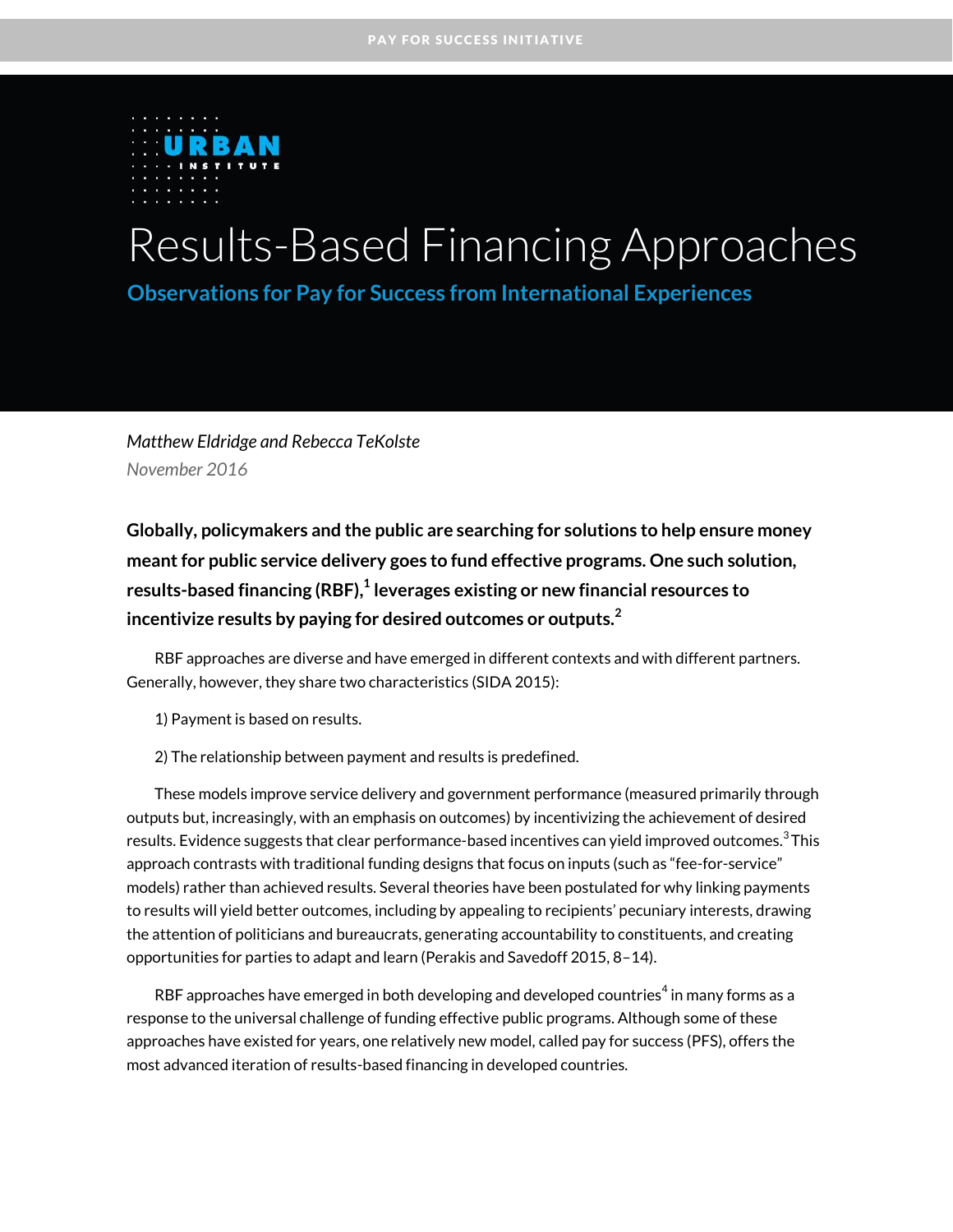$\mathsf{PFS}^5$  $\mathsf{PFS}^5$  is an innovative financing mechanism that shifts risk for a new but evidence-based social program from a traditional funder (usually a government) to a third-party investor (usually a private organization or nonprofit). At the heart of all PFS projects is determining whether or not a social program can improve outcomes for a specific group of people. If the program works—as measured by a rigorous evaluation—the project is a success. Investors get their money back (with a potential positive return), the government realizes potential future cost savings, families and society benefit from better outcomes, and social service providers strengthen the case for funding their model. Currently, the number of launched PFS projects is relatively small, but dozens of jurisdictions in the United States and the rest of the developed world are considering PFS financing.

This brief seeks to help PFS partners design and implement stronger projects by understanding and learning from existing experiences with other RBF approaches across the globe. It will first briefly introduce the diverse landscape of RBF approaches in developing countries before considering some of the manifestations of these approaches in developed countries. Then it will highlight a few observations from those experiences that are particularly relevant for PFS before offering some final thoughts.

# RBF Approaches in Developing Countries

Many developing countries face large funding gaps to address public needs<sup>[6](#page-13-1)</sup> and have limited capacity to self-finance. Consequently, many turned to external and creative financing solutions to close these gaps and fund delivery of social programs, infrastructure, and other public goods and services. $^7$  $^7$ 

The logic behind a basic RBF approach is straightforward. Consider a hypothetical output-based financing arrangement for bed nets. A group of stakeholders may note that despite up-front investments, service providers are still failing to deliver bed nets to the entire target population. The existing funder (e.g., the United Nations) shifts the financing incentives by proposing to pay the service providers only after an independent verification determines they have delivered the bed nets. By making final payment ex post and conditional, this model measures the achievement of results and increases transparency about those results.

The bilateral development agencies of developed country governments (e.g., US Agency for International Development), multilateral international organizations (e.g., the World Bank), and philanthropies (e.g., the Bill & Melinda Gates Foundation) have long played a prominent role in financing goods and services for general welfare in developing countries (United Nations 2003). In an effort to improve results, these funders, as well as other stakeholders (developing country governments, civil society members, etc.), have embraced the exploration of funding models that incentivize improved results. Several funding mechanisms have also been developed to promote take-up of RBF, including the Health Results Innovation Trust Fund (box 1).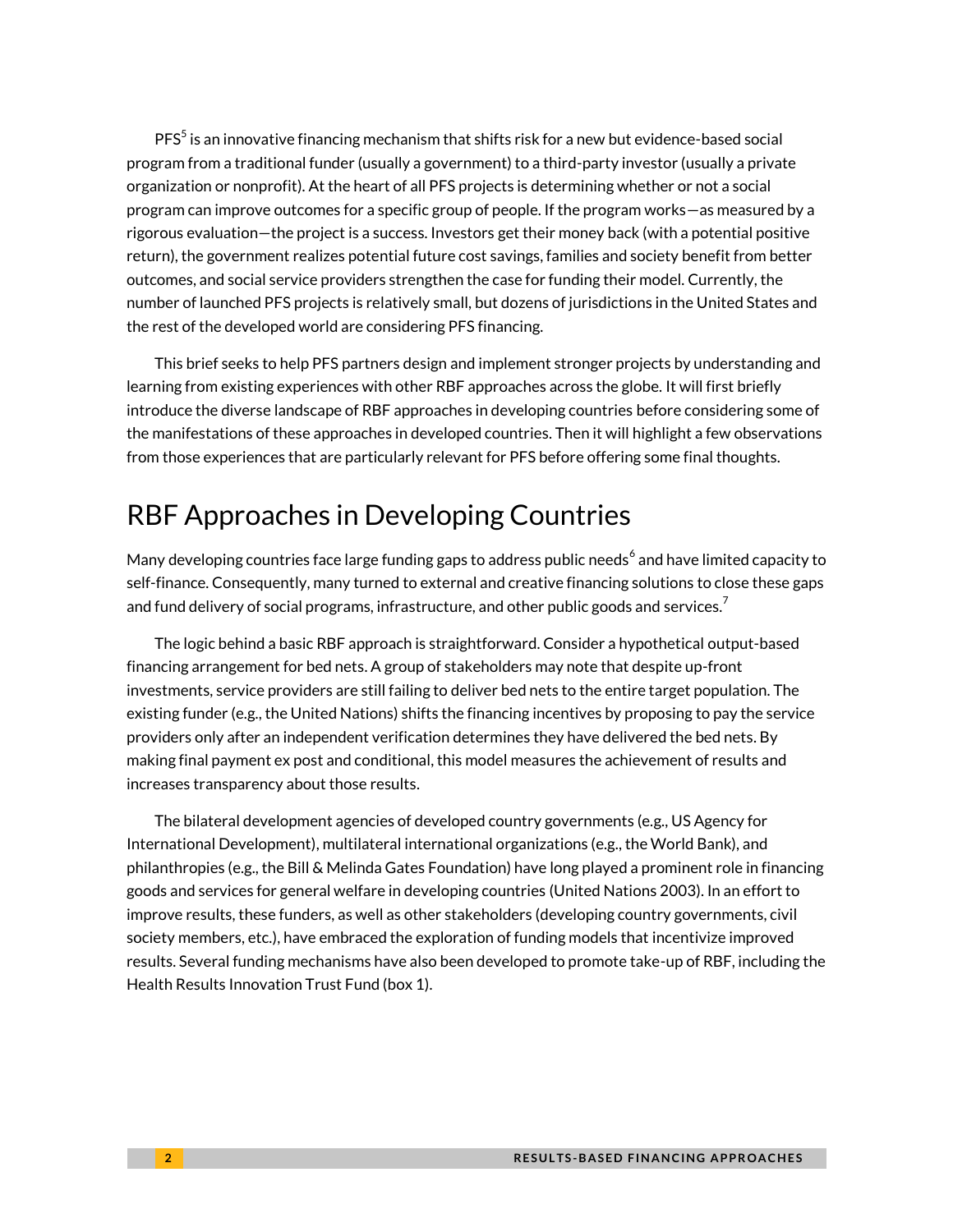#### BOX 1

#### **Case Study: The Health Results Innovation Trust Fund**

The World Bank–administered Health Results Innovation Trust Fund (HRITF) advances RBF approaches in the health sector and the diffusion of RBF-driven good practices, and it largely focuses on outputs in health systems. HRITF aims to create a broader culture of evidence-based policymaking within the sector.

HRITF's stated objectives are to

- support design, implementation, monitoring, and evaluation of RBF mechanisms;
- develop and disseminate the evidence base for implementing successful RBF mechanisms;
- build country institutional capacity to scale up and sustain RBF mechanisms, with the national health strategy and system; and
- $\blacksquare$  attract additional financing to the health sector.

HRITF makes grants to support the evaluation of RBF programs. This support includes capacity building among country teams for implementing impact evaluations to promote the sustainability of this evidence-based policymaking model.

Although HRITF is not an RBF approach, it shares the objective of creating financial incentives to yield certain improved results. HRITF, however, incentivizes the supply of certain health services.

**Source:** [https://www.rbfhealth.org/.](https://www.rbfhealth.org/)

These efforts are bolstered by several realities:

- Political priorities in developed (donor) countries are paying greater attention to measurable results. In recent years, for example, the UK government has explicitly mandated that its foreign aid must demonstrate "value for money" (Department for International Development 2011). This directive is being implemented through various policy actions, including elevating the role of evidence and evaluations to measure outcomes of the United Kingdom's foreign aid.
- Donors commonly set up financing and delivery systems parallel to the systems of developing countries' governments. External funders might choose to use parallel systems for several reasons. For example, weak, opaque, or unaccountable public finance systems in a developing country could raise concerns that money will be misspent or misdirected. Although parallel systems can undermine the capacity building of developing countries' governments if maintained in perpetuity (Lopes and Theisohn 2003), they may in some cases be more receptive to innovative financing approaches because they are less encumbered by existing rules and policies.
- Driven in part by this funder focus on results, international organizations (including multilateral development banks) have played a significant role in exploring, developing, and encouraging RBF approaches. These organizations have brokered dialogue between governments and other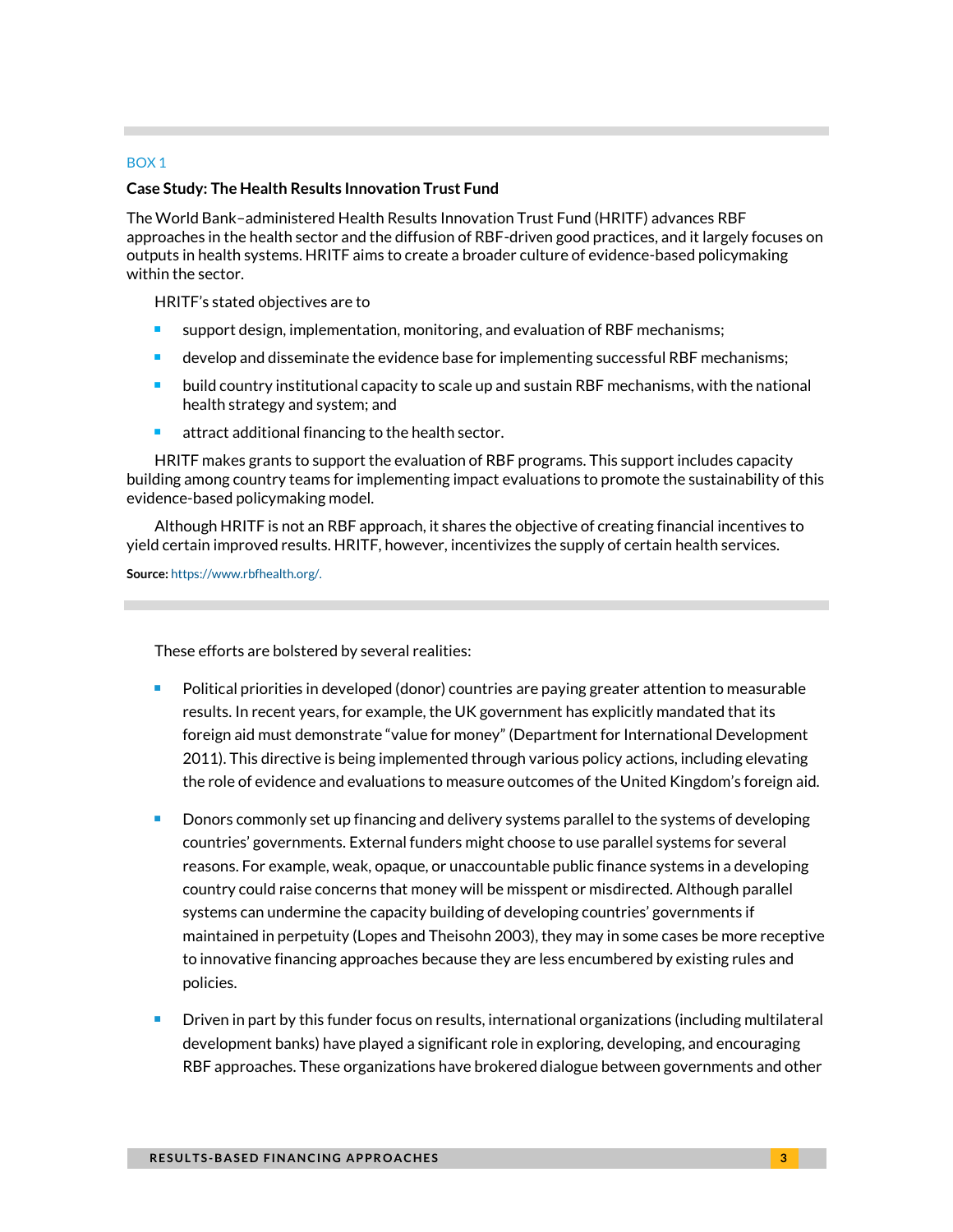actors (including investors) on these financing opportunities and leveraged their own financial resources as direct investors, first-loss guarantors, or outcomes payers. $^8$  $^8$  By participating actively in the development of financing tools, they have arguably lent credibility to the existing models (e.g., green bonds $^{\rm 9}$  $^{\rm 9}$  $^{\rm 9}$ ) and helped them scale.

RBF implementation in developing countries also faces significant challenges. Challenges related to data are one example. Programs must contend with a dearth of reliable data systems and sources that makes it difficult to identify and understand target populations, track service delivery or project implementation in a timely manner, make midcourse corrections, monitor and manage financial resources, or measure outputs (much less outcomes) achieved. Finding data demonstrating with any certainty that a program itself *caused* the outcomes is rarer still. In other words, the data systems simply do not exist at the onset in many contexts to effectively track, manage, or evaluate programs.

This is not necessarily an insurmountable obstacle. In practice, collecting good-quality baseline data through household surveys is relatively straightforward. Even when household survey data is insufficient, it can be independently verified with programmatic and facility data. Certainly there are costs associated with data collection and verification, but the information gleaned can have utility beyond the project funded by an RBF approach.

These challenges are also not exclusive to the implementation and evaluation of projects in developing countries—US PFS partners have also identified challenges in collecting and sharing necessary quality data as part of project monitoring and evaluation (GAO 2015, 40–41).

#### **Landscape of RBF Approaches in Developing Countries**

A diverse range of results-based financing approaches have existed in developing countries for some time. $^{\rm 10}$  $^{\rm 10}$  $^{\rm 10}$  This diversity demonstrates the attractiveness of results-based approaches to address different issues across many local contexts. As with developed countries (which are addressed in a later section), RBF solutions have proliferated in the public health sector, where outcome measures can be relatively straightforward and data are often more readily available (Eichler, Levine, and the Performance-Based Incentives Working Group 2009).

Table 1 introduces some of the most common RBF approaches in developing countries, highlighting their characteristics in four areas[:11](#page-13-6)

- **Investor type.** What type of investor primarily finances projects through this approach: private investors, philanthropies, or multilateral and bilateral institutions?
- **Type of results.** What type of results does the mechanism hope to facilitate: outputs (the activities taken or goods produced) or outcomes (the difference the outputs make on beneficiaries)?
- **Recipient**. Who is receiving the funding and is responsible for generating the outcomes?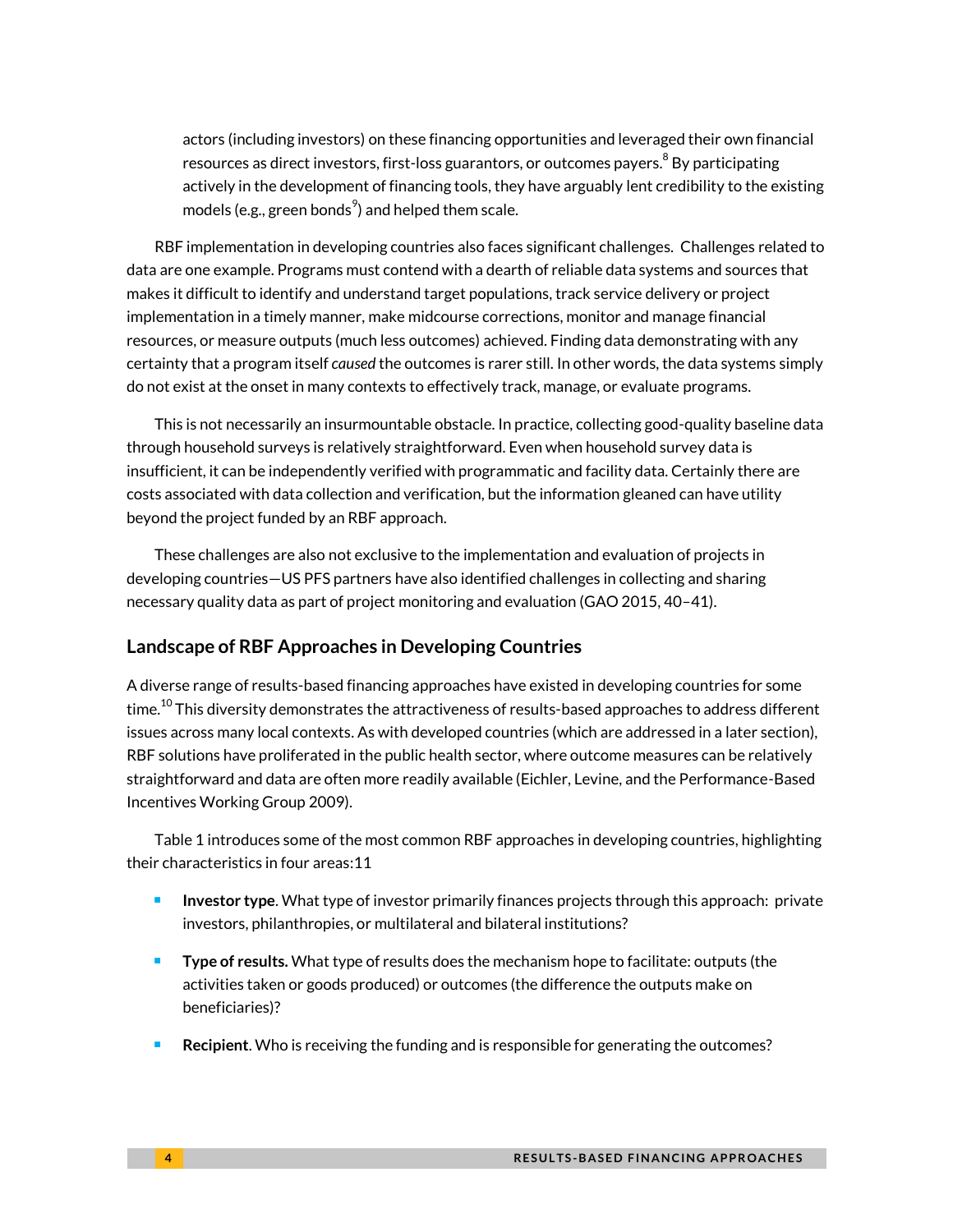**Timing**. Is the results-based funding provided up front to the recipient with results verified at project completion, or is the implementer reimbursed after results are verified (either in tranches or all at the end)?

#### TABLE 1

#### **Results-Based Financing Approaches and Key Characteristics**

|                                |                                                        |                                                                           | Type of                |                                   |               |
|--------------------------------|--------------------------------------------------------|---------------------------------------------------------------------------|------------------------|-----------------------------------|---------------|
|                                | <b>Example</b>                                         | Investor type                                                             | results                | Recipient                         | <b>Timing</b> |
| Development<br>impact bond     | India rural<br>education<br>development<br>impact bond | Private,<br>philanthropic,<br>and multi- or<br>bilateral<br>organizations | Outcomes               | Service provider                  | Up-front      |
| Outcome-based<br>aid/financing | <b>Amazon Fund</b>                                     | Multi- or<br>bilateral<br>organizations                                   | Outcomes               | Service provider<br>or government | Reimbursed    |
| Output-based<br>aid/financing  | Global<br>Partnership on<br>Output-Based<br>Aid        | Multi- or<br>bilateral<br>organizations                                   | Outputs                | Service provider<br>or government | Reimbursed    |
| Performance-linked<br>payments | <b>World Bank</b><br>Program for<br><b>Results</b>     | Multi or<br>bilateral<br>organizations                                    | Outcomes or<br>outputs | Government                        | Reimbursed    |
| Conditional cash<br>transfers  | <b>Bolsa Familia</b>                                   | Multi or<br>bilateral<br>organizations                                    | Outputs                | Individuals                       | Reimbursed    |
| Pay for success                | <b>Massachusetts</b><br>Juvenile Justice<br>project    | Private and<br>philanthropic                                              | Outcomes               | Service provider                  | Up-front      |

#### **DEVELOPMENT IMPACT BONDS**

The development impact bond concept was introduced in 2013 by Social Finance UK and the Center for Global Development (Development Impact Bond Working Group 2013). Structured similarly to PFS projects in the United States and social impact bonds in the United Kingdom, development impact bonds provide up-front funding from third parties (including private investors) to a social service provider, with the investor only repaid upon successful achievement of specific outcomes as measured by an independent evaluation. Whereas a government pays for outcomes in a PFS project, in a development impact bond, the outcome payer is a foreign government, multilateral organization, or nongovernmental organization. This is a critical difference and might lead to less ownership and buy-in from local and national government partners, but it is far too early to assess this. In the past few years, development impact bonds have launched in India, $^\mathrm{12}$  $^\mathrm{12}$  $^\mathrm{12}$  Peru, $^\mathrm{13}$  $^\mathrm{13}$  $^\mathrm{13}$  and Palestine. $^\mathrm{14}$  $^\mathrm{14}$  $^\mathrm{14}$  The year-one results from the project in India, released in July 2016, indicate that "the DIB is on track to meet its 2018 targets for both enrollment and learning gains… [and] has produced a step change in how the service provider… achieves impact."<sup>[15](#page-13-10)</sup>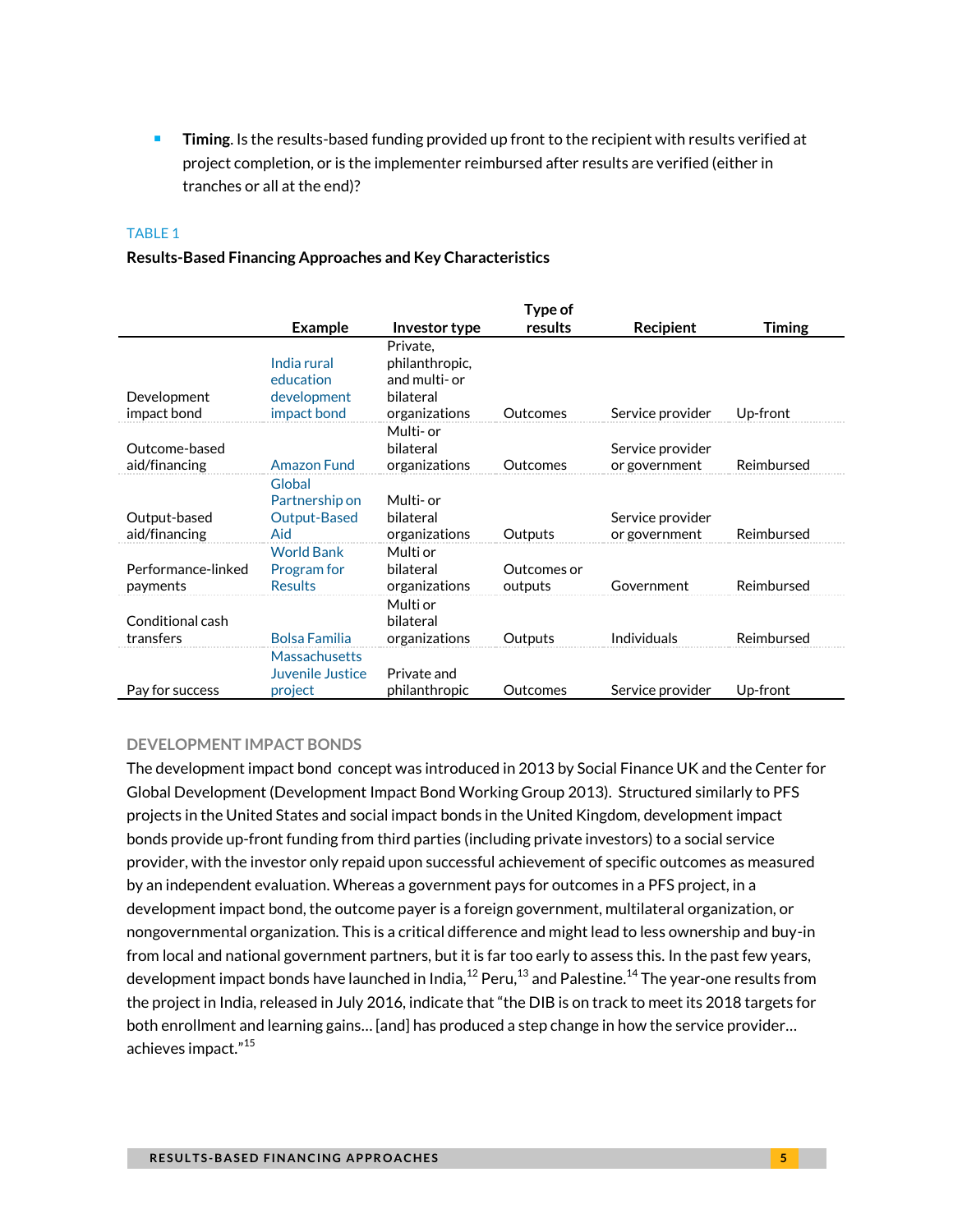#### **OUTCOME-BASED AID OR FINANCING**

Outcome-based aid focuses on aid payments, conditional upon achievement of specific outcomes, from donors to governments of developing countries. Such agreements are rare so far (Perakis and Savedoff 2015). Unlike PFS arrangements, outcome-based aid is an agreement between donors and recipient governments, and it does not involve private investors or yield a return. In practice, outcomes have often been relatively straightforward and focused on big-picture results (e.g., immunization rates or reduction in deforestation). $^{16}$  $^{16}$  $^{16}$  This focus on larger outcomes suggests this financing tool might be used to support a portfolio of complementary projects and activities rather than a specific program.

#### **OUTPUT-BASED AID OR FINANCING**

Unlike the preceding approach, output*-*based aid focuses on what is directly delivered, linking aid payments with the delivery of basic service outputs, such as certain health services or a connection to clean drinking water (Global Partnership on Output-Based Aid 2009). Typically, service delivery is contracted to a third-party service provider who is responsible for all (or most) of the up-front cost. As services are targeted to the poor, user fees are replaced or supported by a "subsidy" provided by the donor. However, the subsidy is only provided after delivery and only after independent verification. This approach differs from PFS by emphasizing outputs rather than outcomes therefore paying little or no direct attention to impact evaluation); focusing on delivery of basic services rather than preventative social programs; not requiring private sector financing; typically requiring less behavioral change as a part of service delivery; and providing most (sometimes all) financing only after the delivery of outputs rather than off-setting up-front costs.

#### **PERFORMANCE-LINKED PAYMENTS**

In 2012, the World Bank introduced Program for Results to advance the concept of performance-linked payments by leveraging the mechanism to achieve broader impact. Program for Results, like outcomeand output-based aid, links payments with the recipient's achievement of key indicators, which can be outcomes, outputs, or actions. Program for Results takes this one step further, however, by emphasizing performance measurement, evaluation, and "behavioral and institutional changes required to achieve results and manage associated risks." This last aspect includes support for recipient capacity building, including direct technical assistance, provided in parallel to Program for Results. In other words, the funding model is used not just as a vehicle to achieve desired results but also as a platform to enhance government capacity and drive longer-term impact. Unlike PFS, Program for Results leverages bi- and multilateral donor financing (rather than private financing) and does not include an investment return (World Bank 2015).

#### **CONDITIONAL CASH TRANSFERS**

Conditional cash transfers are typically part of a social welfare scheme that ties welfare payments to individuals or families to achievement of certain actions (e.g., immunization of children), which may ultimately yield improved outcomes for them, their communities, and society. Brazil's Bolsa Familia program $^{17}$  $^{17}$  $^{17}$  is the most well-recognized conditional cash transfer program and is generally regarded as successful at helping achieve improved social outcomes for some of the country's poorest citizens. $^{18}$  $^{18}$  $^{18}$ Unlike PFS, conditional cash transfers do not leverage private capital, actively seek to measure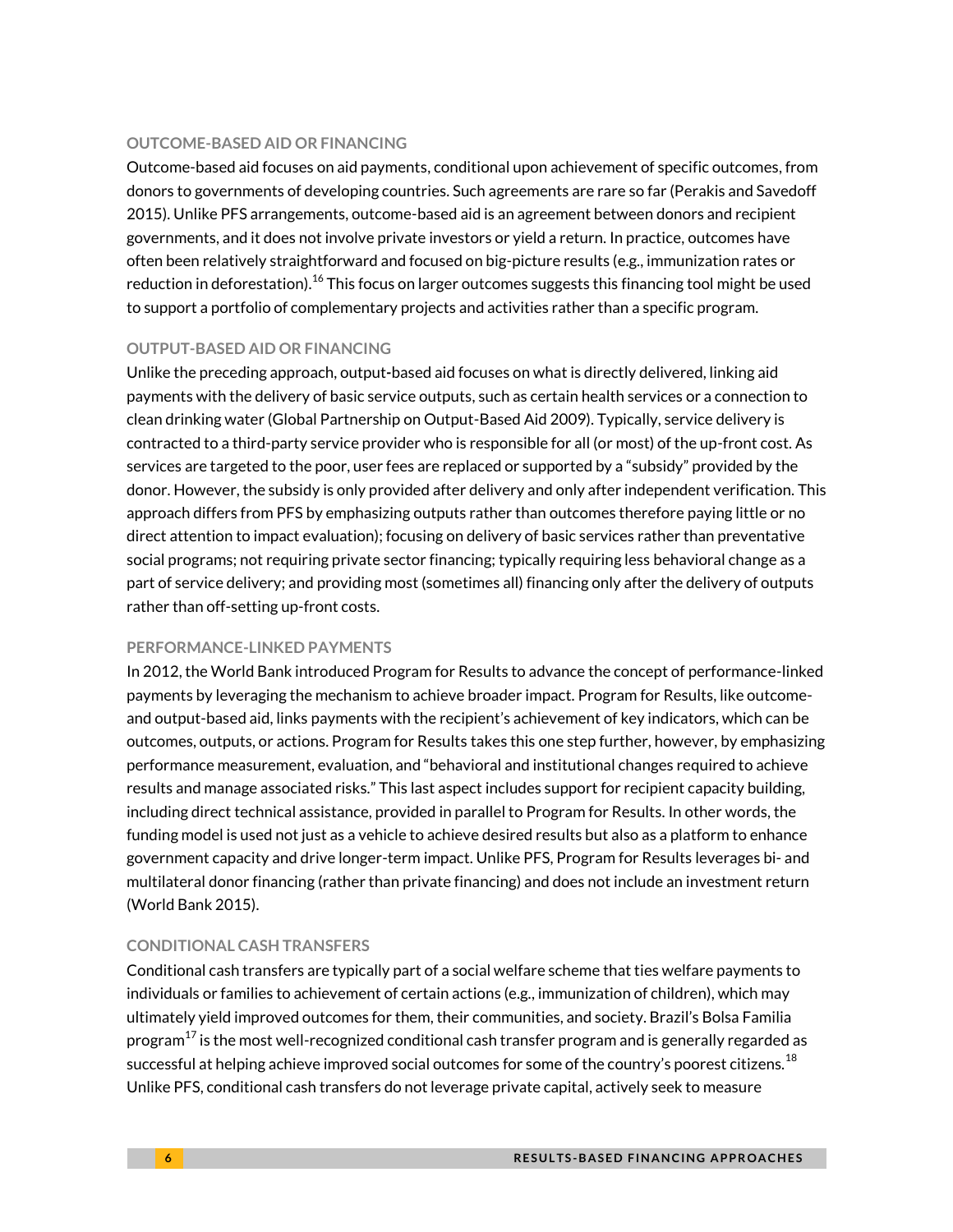"cashable" savings, or directly finance social programs. Instead, they are an example of an RBF approach that is also a behavioral economic policy.

# RBF Approaches in Developed Countries

Although the term "results-based financing" is more often used to refer to projects in developing countries, RBF approaches have also been used in developed countries under several other names. RBF exploration has a particularly long history of exploration in the United States, where it "has been part of general government procurement practices for over 30 years" (O'Sullivan et al. 2013, 2). Such approaches can be described in many ways (e.g., performance-based funding and outcomes-based funding), but they all share the same goal as RBF in general: use money to incentivize improved results.

A particularly important form of RBF in developed countries has been performance-based contracting. The Institute for Public Procurement defines performance-based contracting as "a resultsoriented contracting method that focuses on the outputs, quality, or outcomes that may tie at least a portion of a contractor's payment, contract extensions, or contract renewals to the achievement of specific, measurable performance standards and requirements" (NIGP: The Institute for Public Procurement 2012) PFS is similar to performance-based contracting in this emphasis on incentivizing preidentified results. However, the two methods have some notable differences, including their financing structures, PFS projects' elevation of evidence-based decision-making, and PFS projects' greater emphasis on rigorously evaluated outcomes.

#### **Approaches by Sector**

The health sector has yielded the widest number of applications for RBF approaches in developed countries thus far (Grittner 2013). Perhaps no country has experimented with these approaches more than the United Kingdom. For example, Payment by Results, proposed in 2002 (National Health Service 2002) and implemented into the United Kingdom's National Health Service in 2003–04, was designed to reward higher-quality health services and better-performing doctors and hospitals. As described by Boyle (2007), under this approach, secondary care could be purchased "from the most appropriate provider whether in the public, private or voluntary sectors. The driving force behind these changes, at least explicitly, was to give providers incentives that would reward better performance. This in turn required incentives for those making choices about where patients would be treated … to send patients to hospitals that performed better." Reflecting on implementation of this approach, a 2012 evaluation observed that, "payment systems are not just a means to an end; they are one of many measures used to promote health policy objectives. They may not be as effective as other means of promoting desirable change so they need to be evaluated in relation to what other policy instruments can achieve, or for their incremental impact over and above the effects produced by other measures" (Appleby et al. 2012).

In the broader human services realm, several US states have used performance-based contracts for years. One example comes from Maine's Department of Health and Human Services, which has been using this approach since 1997. Although it doesn't tie contractor payments to performance, it does link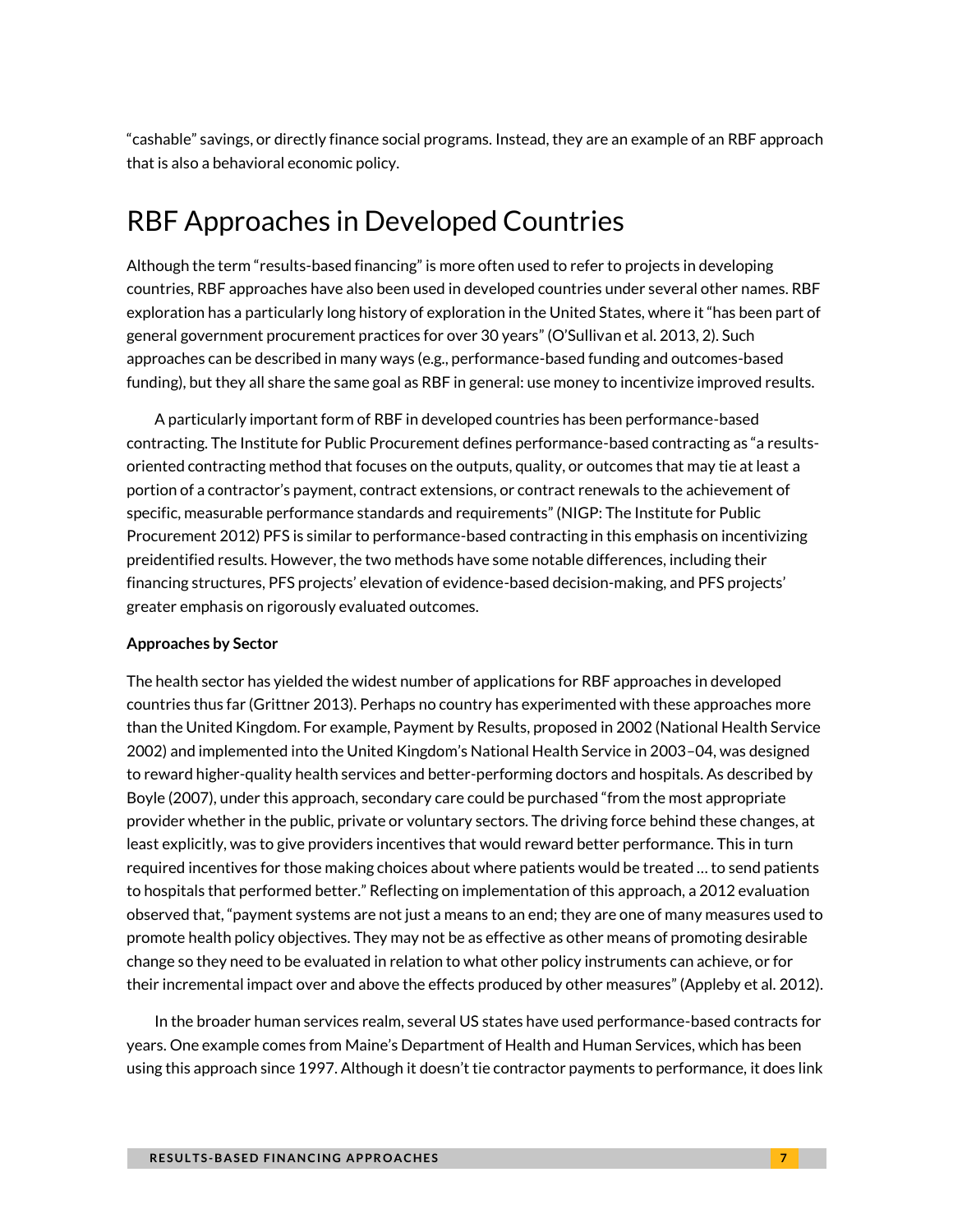contract renewals and extensions to the accomplishment of certain agreed-upon performance standards (Clary, Ebersten, and Harlor 2000). An early evaluation of Maine's experience found that tying contract renewals to performance led to improved outcomes and that this effect was strongest among contractors whose budgets relied the most on performance-based contracts (Commons, McGuire, and Riordan 1997). A review of performance-based contracting in this sector that looked at experiences from Maine and several other states found that "performance-based contracting does not require that all contractor compensation be tied to performance" (Martin 2002).

In education, explicitly tying funding to educational outcomes is embodied by the No Child Left Behind Act of 2001, which provided a framework for tying school funding to test scores.<sup>[19](#page-13-14)</sup> Although the act received significant criticism (Schul [20](#page-13-15)11), $^{20}$  it further advanced the concept of performance-based funding within education policy. $^{21}$  $^{21}$  $^{21}$  For example, the Every Student Succeeds Act of 2016 $^{22}$  $^{22}$  $^{22}$  includes two provisions (Title I, Part D; and Title IV) that enable over \$300 million to be used for PFS solutions. Another example is the 2014 Workforce Innovation and Opportunity Act, which allowed local boards to, at their discretion, allocate up to 10 percent of their federally funded budget for "pay-forperformance contract strategy" to obtain youth and adult workforce development services. $^{23}$  $^{23}$  $^{23}$  The Workforce Innovation and Opportunity Act, as well as the final rules for the act<sup>[24](#page-14-2)</sup> that were released in 2016, present several differences from some other performance-based contracting experiences, including providing room for longer-term outcomes and the requirement of a contracting strategy, including a feasibility study.

RBF approaches are not limited to these sectors, however. In defense contracting, for example, the US government has used an outcome-based approach called performance-based logistics, which rewards vendors that meet certain standards (e.g., maintainability of a product) $^{25}$  $^{25}$  $^{25}$  instead of just rewarding the lowest-cost bids. Given the challenge of incentivizing larger-picture outcomes through individual and collective action, policymakers have also used RBF approaches to tackle environmental issues. For example, countries can allow investors to pay for outcomes such as forest restoration and conservation and then reward such verified results through "emission allowances." Switzerland and South Africa both use results–based approaches to achieve emission reductions and other positive environmental outcomes as part of their carbon strategies (Jensen 2015).

# Observations from RBF Experiences

Creative solutions are born from great need. Indeed, "resilience theory" suggests that the need to overcome challenges enhances our ability to innovate. $^{26}$  $^{26}$  $^{26}$  The history of results-based financing approaches in developing countries is an example of this: in the face of significant public financing needs, a great number of innovative solutions have been proposed and implemented. RBF approaches also enable testing new solutions that, if effective, can be scaled to deliver real impact. Here, we share observations and lessons from experiences with RBF in developing and developed countries that are relevant for the application of PFS in the United States.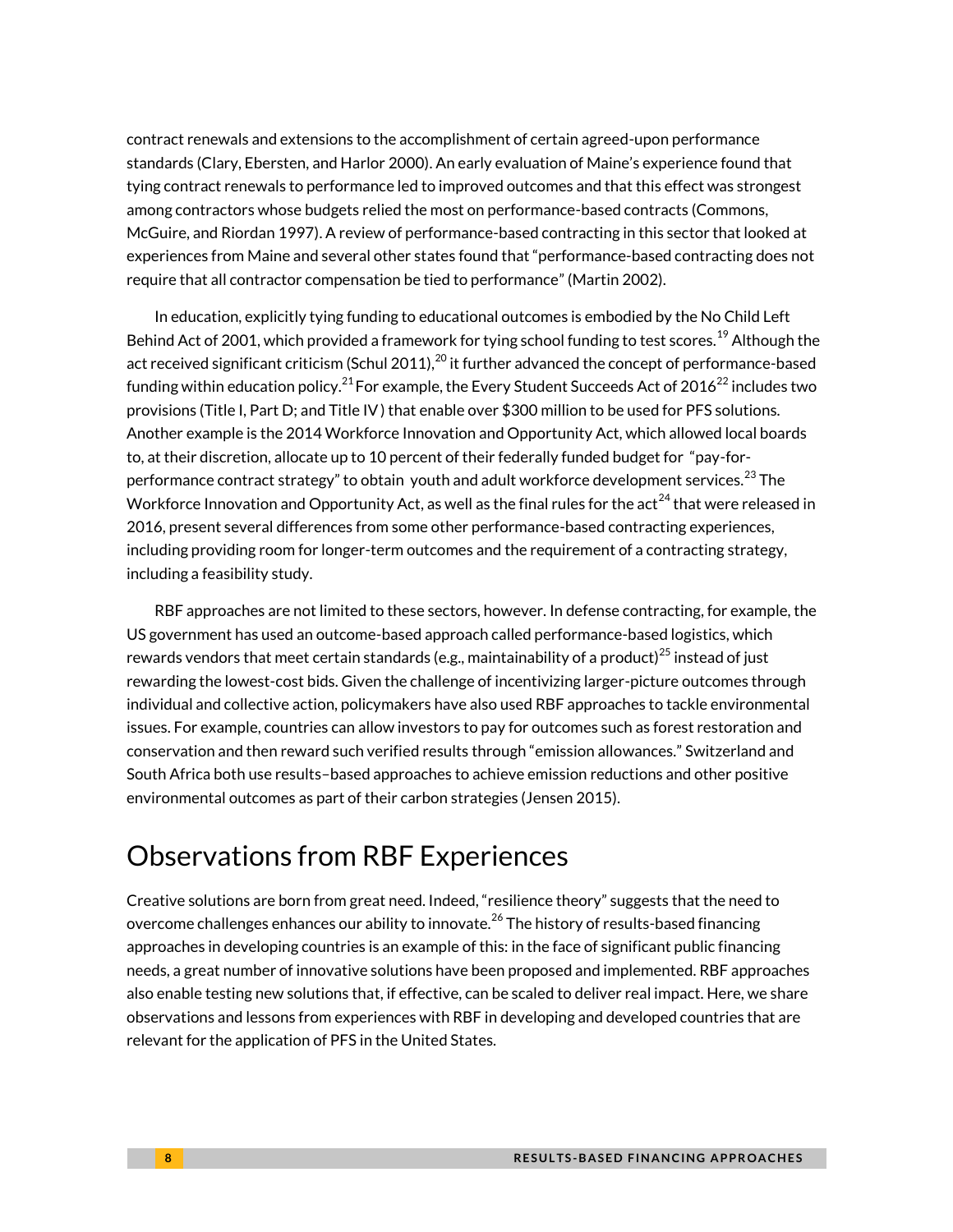It has become a truism that context matters. Yet it bears repeating with RBF approaches because the focus is often on the innovative model or approach itself rather than on its implementation and context. Context is particularly important for RBF approaches because of its implications for project design and gaining local buy-in (SIDA 2015, 17). In terms of design, even if a program has previously performed well in an evaluation, if that program is applied to a new context, differences in the population or environment could have significant implications on the program's success. Strong projects account for both the expected effectiveness of the program based on existing evidence and considerations specific to the current context.<sup>[27](#page-14-5)</sup>

With RBF, where an important goal is typically to increase accountability, $^{28}$  $^{28}$  $^{28}$  leadership adherence to project norms is a critical element of a successful project. The transaction costs and substantial management requirements (especially with PFS) require the investment of substantial leadership time.

However, buy-in extends beyond leaders to midlevel and frontline government officials as well as beneficiaries. In developing countries, where the mechanism may be proposed and managed by a third party (e.g., a donor), local buy-in is even more of a concern. Challenges in ensuring a program's long-term viability and sustainability often include limited "ownership" by host-country government officials when a project is transitioned from the original third-party manager to the long-term local government administrator. $^{29}$  $^{29}$  $^{29}$  A similar lack of ownership can occur within developed countries when an administration change occurs, bringing new political priorities to the forefront. The risk of effective projects not being sustained beyond the life of the RBF contract can be mitigated by, during project planning, identifying who will own the project at the end of the term and how management of services will be transferred if necessary. Sustainability plans have long been employed for a range of government projects (US Department of Housing and Urban Development 2012), but with RBF projects the need is heightened because the contracts are time bound.

Successfully achieving the objectives of innovatively financed projects typically requires behavioral change on the part of stakeholders, including government officials and beneficiaries. For service providers and governments, adopting a focus on results is a critical long-term objective and a key (if not *the* key) factor determining sustainability (AIDSTAR-Two Project 2011, 38–39). For beneficiaries, behavioral change in response to the intervention (e.g., the funded service provision) is a critical determinant of success.

**Results-based financing sharpens the focus of development financing on critical elements: measuring and demonstrating results and improving service delivery.** Although still a small portion of total development financing flows, the growth and implementation of RBF approaches has helped fuel a conversation on funding verifiable results (Morgan 2010). In developed countries, diverting public resources to evidence-based practice proves to be a large public administration challenge.

More lasting than any individual funding agreement are attitude changes within government that stem from conversations about performance targets. A new emphasis on results can promote the strategic deployment of capital for the public good, project risk assessment and management, and outcome measurement.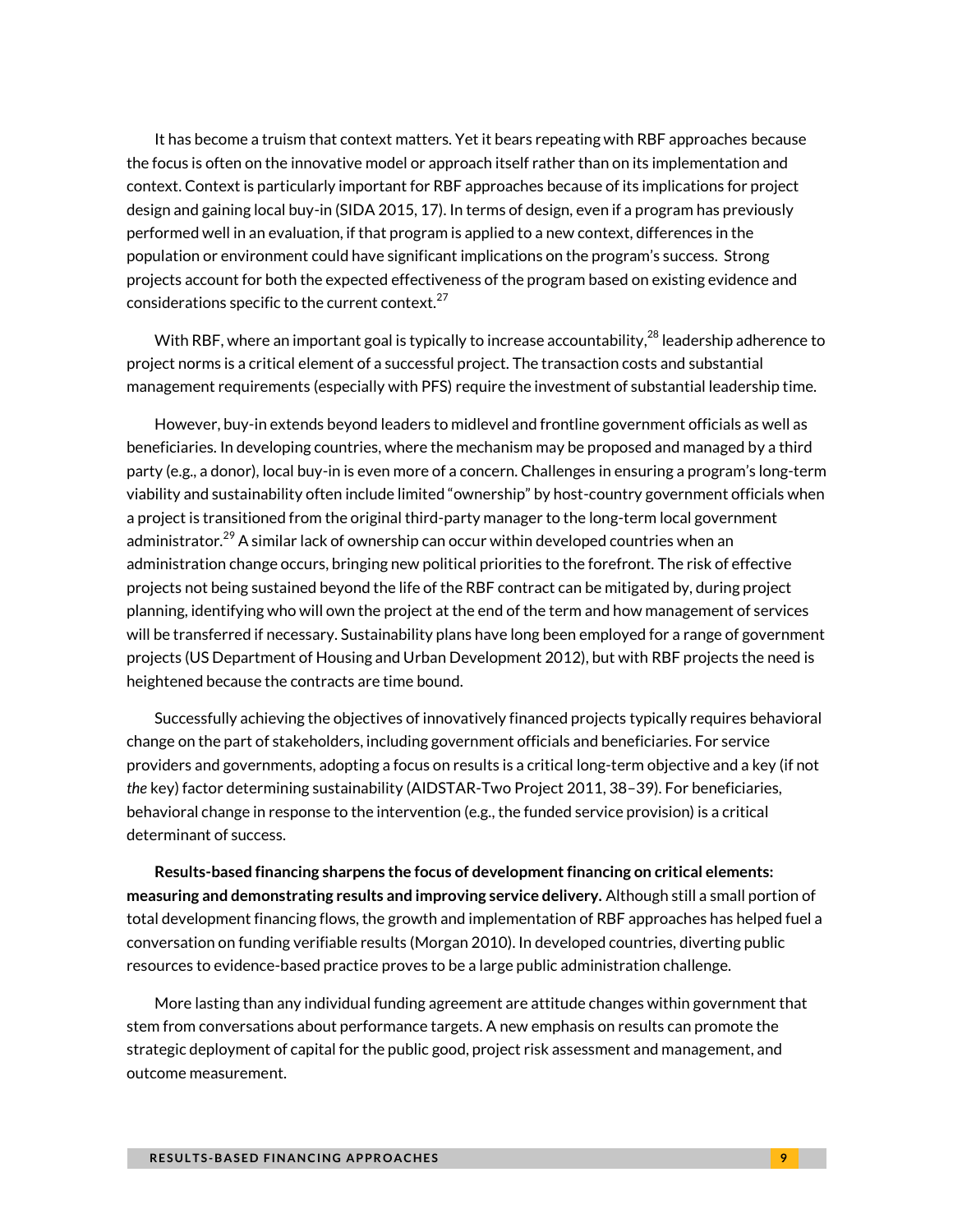In developing countries, results-focused mechanisms have helped elevate certain issues (e.g., climate finance) among many stakeholders. $^{30}$  $^{30}$  $^{30}$  These projects have increased the accountability of service delivery providers to beneficiaries and funders through the establishment of monitoring and evaluation procedures, $^{\rm 31}$  $^{\rm 31}$  $^{\rm 31}$  and they align with reforms aimed at public performance and delivery improvements (Meessen, Soucat, and Sekabaraga 2011). With PFS, similar potential positive spillover effects have also been recognized, $^{32}$  $^{32}$  $^{32}$  but the mechanism could be further linked to broader discussions on improving public service delivery through outcome- and evidence-based governance. For example, a jurisdiction undertaking a PFS project may wish to apply some of the lessons learned from the project's strategic planning and outcomes discussion phase to other public programs that are not funded by PFS.

**Strong monitoring and rigorous evaluation enable transparent and objective assessments.** An Asian Development Bank request for proposals (Asian Development Bank 2012) for RBF pilot projects specifically highlights the importance of monitoring and evaluation for project selection. In their work, establishing strong monitoring and evaluation practices forms the basis not only for payment but also for understanding project effectiveness. This is of importance because in both developing and developed countries, programs often have little or no existing proof of efficacy. RBF approaches offer the opportunity to build evidence bases and help answer the question of whether a program works and is worth funding.

Rigorous evaluation designs help us understand whether the program actually works or not. In other words, the evaluation must have something to compare the program's outcomes against. This comparison can be created in several ways. Although randomized controlled trials are the strongest evaluation design option (and the most common in PFS projects to date) because they create the best counterfactual to the treatment group (Milner and Walsh 2016), many other options are available. Without a comparison, attributing the achieved outcomes to the program is difficult. This is particularly true for PFS projects where the target population could have been influenced by several other public and private services.

Additionally, project partners should be careful when selecting outcomes to ensure the approach is incentivizing results that are both beneficial and meaningful for the target beneficiaries. If a project selects the "wrong" outcome—an outcome that has perverse unintended consequences—the project might be unintentionally harmful, poisoning the well for future RBF proposals. For example, many of the most vocal critics of the No Child Left Behind Act of 2001 argued that its explicit emphasis on tying financial incentives to improved test scores undermined actual learning in favor of a strategy that "taught to the test." $^{33}$  $^{33}$  $^{33}$  This is an embodiment of Campbell's law: "The more any quantitative social indicator is used for social decision-making, the more subject it will be to corruption pressures and the more apt it will be to distort and corrupt the social processes it is intended to monitor" (Campbell 1979). To help avoid this pitfall, PFS stakeholders should take advantage of the process's strategic planning stage to think carefully about what results they actually want to see and how this can best be measured.

**The power of third-party investor demand for a double bottom line can change government service delivery.** Social impact investors are increasingly interested in financing evidence-backed solutions that can yield real results. Examples include the corporate social responsibility arm of a major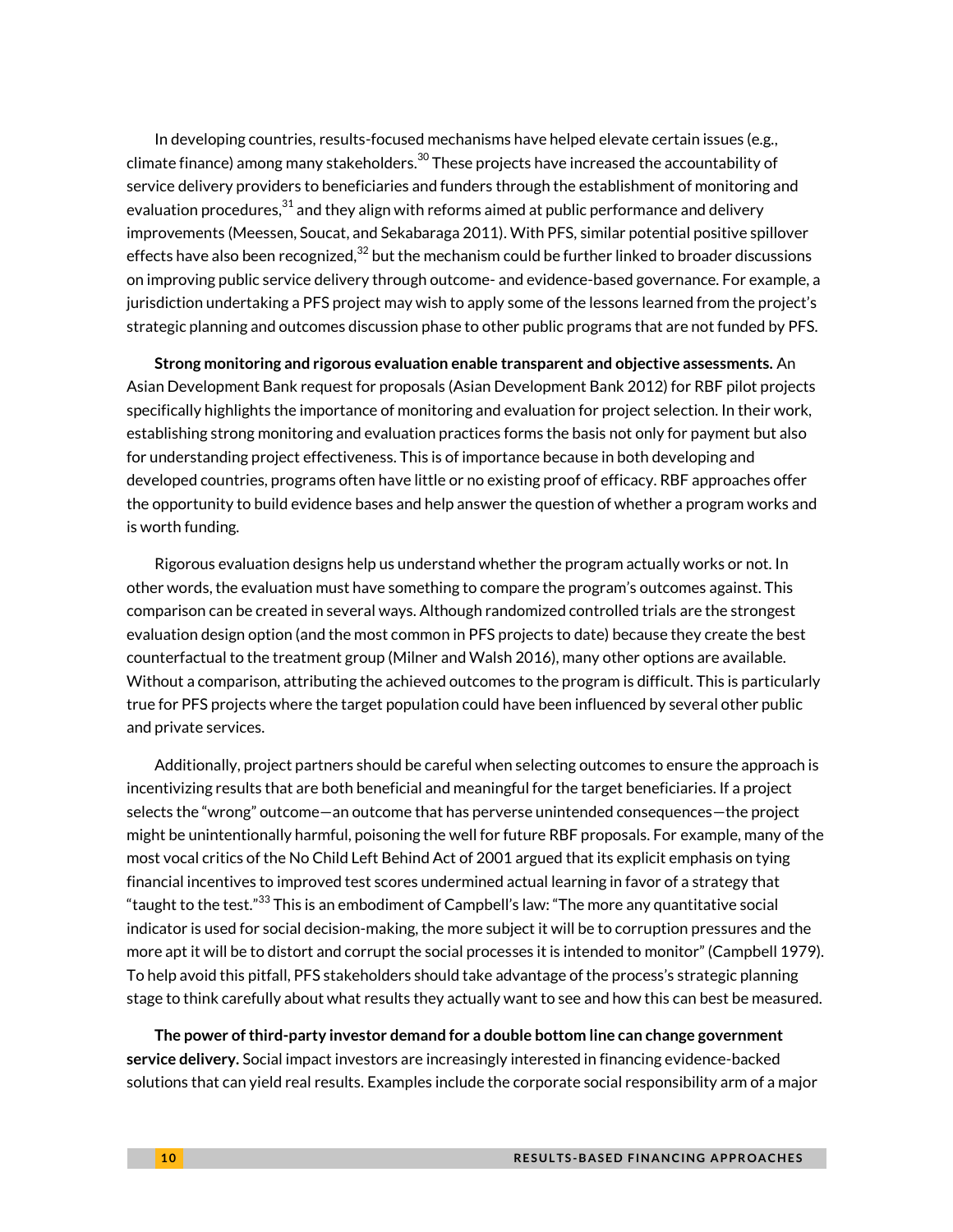corporation working to bring science and technology education to girls in India<sup>[34](#page-14-12)</sup> and a private impact fund and philanthropic investors in the United States investing in evaluating the impact of a high-quality preschool intervention on kindergarten readiness, reading outcomes, and special education avoidance for third-grade students.<sup>[35](#page-14-13)</sup> The philosophies and business models of many private investors, and their need to show tangible, measurable results to senior management and shareholders, can have significant implications. This pool of evidence- and outcomes-oriented investors is a natural fit for RBF approaches, which elevate both those priorities.

The desire to attract this results-oriented capital is embodied in practice by Bridge International Academies, a network of private nursery and primary schools in Africa that focuses on delivering evidence-based educational services and measuring and publishing outcomes of those services.<sup>[36](#page-14-14)</sup> Bridge International Academies is privately run and has received funding from investors including international organizations, donor agencies, and venture capital firms. The organization has attracted private funders—including Mark Zuckerberg and Bill Gates—through its promise to yield a double bottom line: financial returns and improved educational results.<sup>[37](#page-14-15)</sup> To demonstrate achievement of those results, Bridge International Academies has emphasized the role of strong evaluation and has published the outcomes of participants compared with a nonrandomized comparison group. The organization concluded in a 2014 report that students learning through their model achieve significant gains in core reading and math skills compared with nonparticipating peers (Bridge International Academies 2013).

**A well-placed third-party to seed and support the field is important.** Within developing countries, international organizations and coalitions (e.g., the Global Partnership on Output-Based Aid) have proven invaluable in advancing RBF and attracting private sector capital to investments. They have done this by offering technical expertise, providing their own capital (particularly at early stages), using their convening power, and lending reputational weight to these tools.

With PFS, the US government and other partners can play similar roles. The budget for fiscal year 2016, as well as previous budgets, included a \$300 million appropriation for a PFS implementation assistance fund (White House n.d.). The White House Office of Social Innovation and Civic Participation<sup>[38](#page-14-16)</sup> has played a critical role in promoting federal discussion of PFS publishing fact sheets, convening conversations, and advocating for the budget appropriation.<sup>[39](#page-14-17)</sup> Several federal agencies and initiatives—the Department of Justice, the Department of Housing and Urban Development, and the Corporation for National and Community Service, among others—have played a critical role in seeding the field through grants for feasibility studies and technical assistance. Additionally, nonprofit actors, such as the Rockefeller Foundation and Bloomberg Philanthropies, have helped catalyze early projects through the provision of loan guarantees, junior loans (first-loss capital), development grants, and funding for intermediaries. [40](#page-14-18)

**Results-based financing approaches are not guarantees of improved results.** PFS, like RBF approaches, has significant potential to encourage better and more cost-effective public service delivery. However, the mixed experiences of different approaches and projects caution restrained expectations and serve as a reminder that how the instrument is structured and implemented is often as important (if not more important) than the concept itself.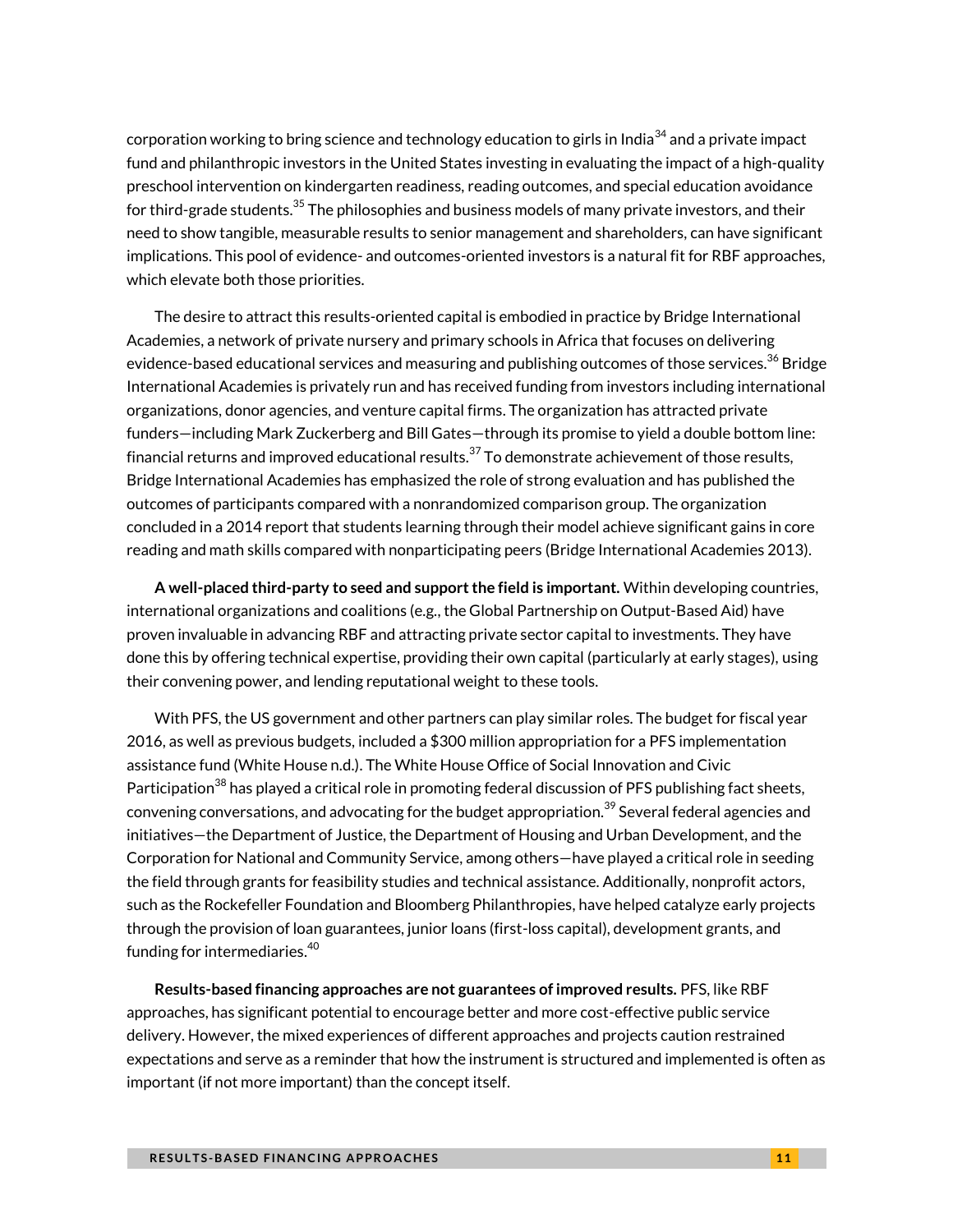One issue is that little rigorous evaluation has been done on the effect and impact of RBF approaches. That is likely a result of the field's youth and small scale to date, but the dearth of evaluation presents an opportunity for further research as the field continues to evolve. Existing studies provide mixed results of RBF's effectiveness and, in all cases, context (of the issue, the program, the partners, etc.) and a clear strategic vision are critical.

As noted in a broad review of RBF approaches in health sectors in both developed and developing countries (Oxman and Fretheim 2008), "there is almost no evidence of the cost-effectiveness of RBF," and "RBF can only be cost-effective if the intervention or behavior it is intended to motivate is costeffective and worth encouraging and there is low compliance with the desired behavior." One reason for this is that RBF approaches are often more complex than traditional financing for services and they typically offer performance incentives, incurring additional costs. In other words, RBF approaches may be more expensive than traditional approaches, so the question becomes, "Is there enough benefit (in terms of improved results) in exchange?" In addition, the report notes that "RBF can have unintended effects, including motivating unintended behaviors, distortions, gaming, corruption, cherry-picking, widening the resource gap between rich and poor, dependency on financial incentives, demoralization, and bureaucratization." Although PFS is structured differently than the approaches profiled in that report and thus PFS projects are unlikely to see the same unintended negative externalities, these findings still suggest awareness of potential risks. Partners considering PFS should understand the costs and complexities of the model, what they want to achieve by pursuing it, and its potential risks.

Another analysis of RBF found that the number of projects funded through such an approach is relatively low, hampering the ability to draw detailed conclusions. Nonetheless, the paper found that when RBF was effective, it was because "payments for outcomes seemed to increase the salience of results to people implementing programs—among staff in the funding and recipient agencies—making increased attention to outcomes the key mechanism for change" (Perakis and Savedoff 2015).

# Final Thoughts

The development community, facing circumstances that demand innovation, has long been fertile ground for new ideas and approaches. Development impact bonds grew directly from a desire to apply social impact bond ideas in the United Kingdom to challenges in developing countries, yet knowledge exchange goes both ways. Although the scope and nature of issues faced by social service providers and governments is often vastly different in developed versus developing countries, many lessons can be shared across these experiences.

Yet service providers and governments may be unaware of efforts similar to their own that other countries are implementing. This is a missed opportunity. Governments may have latent demand for mutual learning and knowledge exchange with the goal of identifying challenges and discovering effective solutions while considering and implementing a project funded through RBF. Recognizing how much contextual factors limit or qualify comparisons will remain a challenge. This is a conversation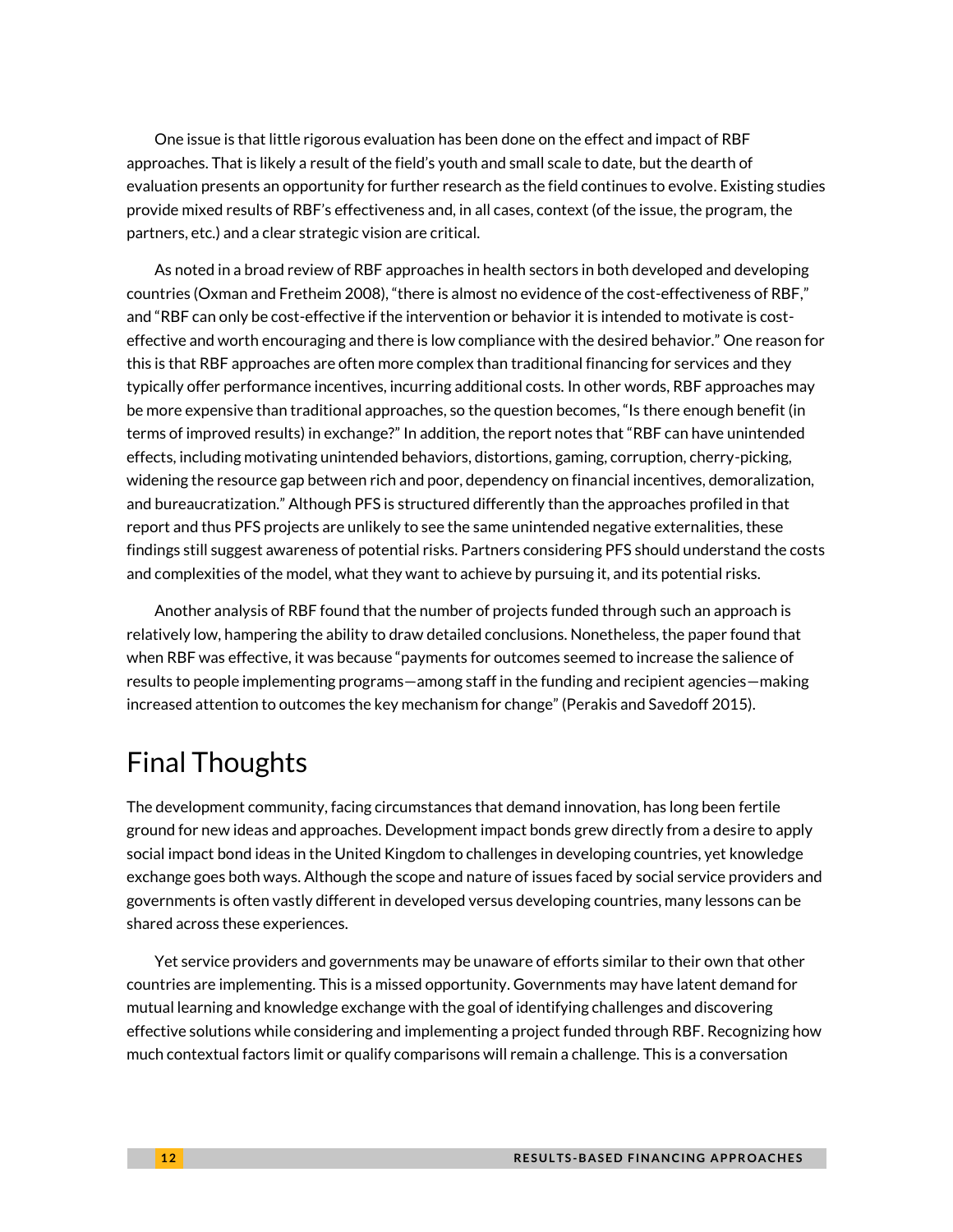worth continuing because the fundamental objective of these approaches is the same: improving public performance by paying only for results.

At their core, most results-based projects involve partnerships between governments and nongovernment entities through blended financing and require both sides to understand the incentives, objectives, strengths, and limitations of the other. The years of experience navigating public-private partnerships through RBF projects provide a roadmap for how governments wrestling with PFS can proceed. $41$ 

Most of results-based projects share the goal of transforming the way government uses evidence in policymaking. Both PFS and RBF attempt to make governments more accountable for the performance of the services they fund. $^{42}$  $^{42}$  $^{42}$  And some results-based projects suggest that governments should transition effective impact bond models to more long-term contracts, potentially with a RBF component (Gustafsson-Wright and Gardiner 2016, 60).

However, RBF in general and PFS in particular have significant outstanding research agendas; there is limited and inconclusive evidence on whether these approaches "change anything" (Eichler, Levine, and the Performance-Based Incentives Working Group 2009). Concerns about the effectiveness and impact of these approaches boil down to a few overarching questions: Do these mechanisms really yield improved results? Can and should these mechanisms be used to finance broad service delivery, or should they be restricted in their use? Is this model sustainable, and can it lead to broader systemic changes in government service delivery and performance management? Although these questions lie outside the scope of this paper, they are important to understand the potential and limitations of these approaches.

Future papers could consider what lessons PFS can draw from other comparators, such as developing countries' experiences with output-oriented debt financing, variants of PFS in other developed countries, and the diverse forms of private impact investing globally.

Acknowledging the similarities between RBF in developing countries and developed ones, as this and other papers $^{43}$  $^{43}$  $^{43}$  have attempted, provides a platform for learning and advances a mutually beneficial research agenda and knowledge exchange.

# Notes

- <span id="page-12-0"></span>1. Some observers distinguish between results-based aid and results-based financing and might consider "results-based" distinct from "outcomes-based." This brief, for simplification, places many mechanisms under the broad term "results-based financing."
- <span id="page-12-1"></span>2. "Outputs are products and services delivered by the program. Outcomes are events, actions, or behaviors that occur outside the program and in ways that the program is attempting to affect" (Hatry 2007, 304).
- <span id="page-12-2"></span>3. See, for example, Eichler, Levine, and the Performance-Based Incentives Working Group (2009) and Khan, Khwaja, and Olken (2016).
- <span id="page-12-3"></span>4. To simplify the terminology in this paper, "developing country" will correspond with the World Bank's classification of low- and middle-income countries, and "developed country" will correspond to the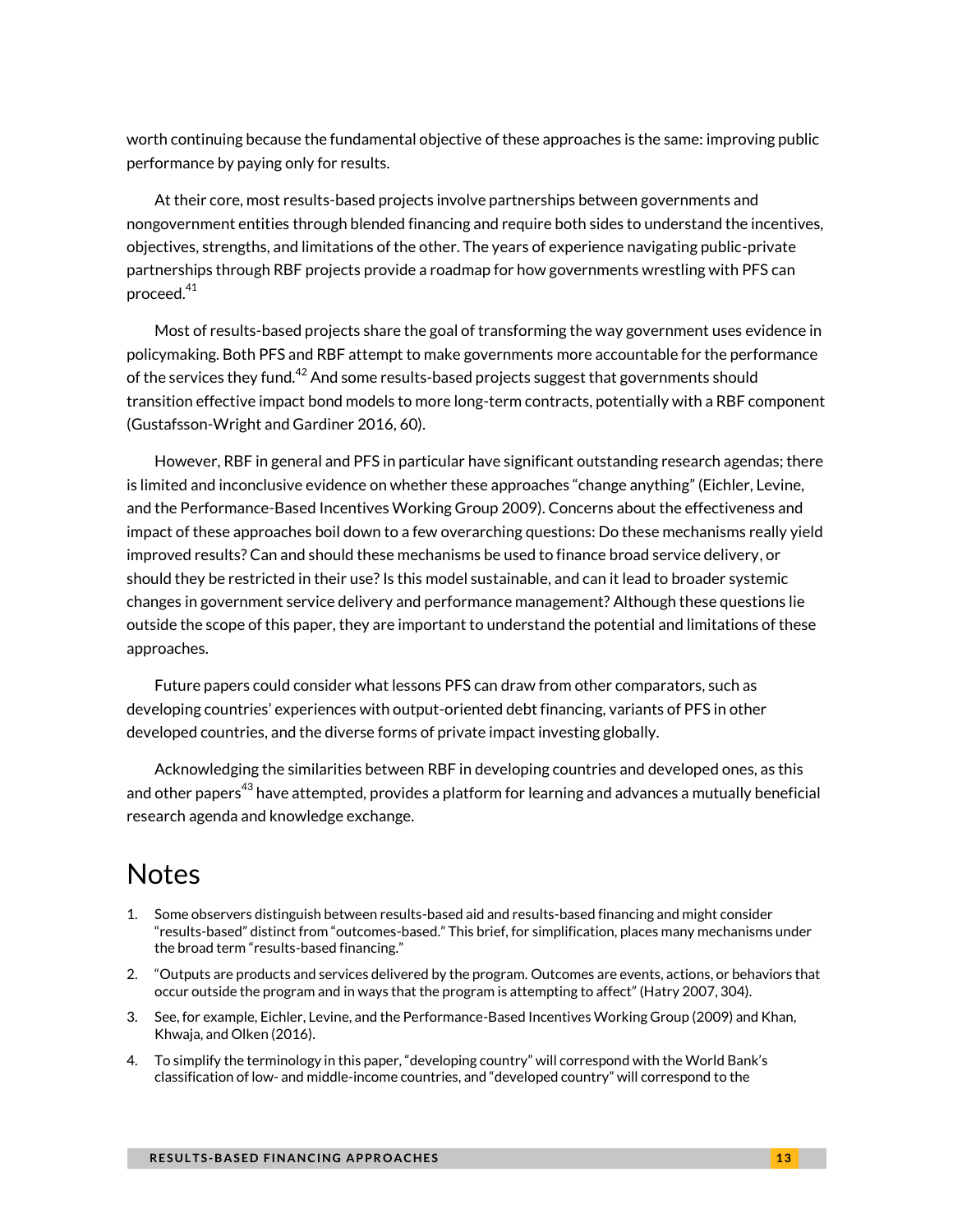classification for high-income countries. See "World Bank Country and Lending Groups," World Bank, accessed November 2, 2016[, http://data.worldbank.org/about/country-and-lending-groups.](http://data.worldbank.org/about/country-and-lending-groups#High_income)

- <span id="page-13-0"></span>5. PFS (and the concept underpinning it) has been called other terms, including social impact bonds, payment by results, and, in Australia, social benefit bonds. For clarity, and because this brief focuses primarily on the method's application in the United States, we use only "PFS."
- <span id="page-13-1"></span>6. A 2014 UN Report estimated that developing countries are facing a \$2.5 trillion yearly funding gap if they hope to meet the Sustainable Development Goals, a set of global development targets (Zhan et al. 2014).
- <span id="page-13-2"></span>7. While RBF models in developing countries have generated lively debate in the development community, a discussion of the ethics (e.g., Chowdhury et al. 2013), sustainability (e.g., Toonen et al. 2009), and implementation challenges (e.g., Klingebiel and Janus 2014) of these models is outside the scope of this paper. Nevertheless, they should not go unacknowledged.
- <span id="page-13-3"></span>8. For instance, see Fritsche, Soeters, and Meessen (2014).
- <span id="page-13-4"></span>9. Heike Reichelt and Alexandra Klöpfer, "Green Bonds Market Tops \$20 Billion, Expands to New Issuers, Currencies & Structures," *Development in a Changing Climate: Making Our Future Sustainable* (blog), July 23, 2014[, http://blogs.worldbank.org/climatechange/green-bonds-market-tops-20-billion-expands-new-issuers](http://blogs.worldbank.org/climatechange/green-bonds-market-tops-20-billion-expands-new-issuers-currencies-structures)[currencies-structures.](http://blogs.worldbank.org/climatechange/green-bonds-market-tops-20-billion-expands-new-issuers-currencies-structures)
- <span id="page-13-5"></span>10. An early effort to co-finance primary health care occurred in Zambia in the late 1980s and early 1990s (Soeters and Nzala 1994).
- <span id="page-13-6"></span>11. These four areas have been chosen by the authors because they highlight some of the most interesting characteristics of these mechanisms compared with traditional public financing and because they help highlight the main distinctions among the mechanisms.
- <span id="page-13-7"></span>12. Rita Perakis, "First Development Impact Bond is Launched," *Views from the Center* (blog), June 17, 2014, [http://www.cgdev.org/blog/first-development-impact-bond-launched.](http://www.cgdev.org/blog/first-development-impact-bond-launched)
- <span id="page-13-8"></span>13. Alliance Magazine, "New Development Impact Bond for Benefit of Indigenous People," *Alliance Magazine*, June 1, 2015[, http://www.alliancemagazine.org/news/new-development-impact-bond-for-benefit-of-indigenous](http://www.alliancemagazine.org/news/new-development-impact-bond-for-benefit-of-indigenous-people/)[people/.](http://www.alliancemagazine.org/news/new-development-impact-bond-for-benefit-of-indigenous-people/)
- <span id="page-13-9"></span>14. World Bank, "Results-Focused Impact Bonds Can Improve Development Outcomes by Involving the Private Sector," news release, December 21, 2015, [http://www.worldbank.org/en/news/feature/2015/12/21/results](http://www.worldbank.org/en/news/feature/2015/12/21/results-focused-impact-bonds-can-improve-development-outcomes-by-involving-the-private-sector)[focused-impact-bonds-can-improve-development-outcomes-by-involving-the-private-sector.](http://www.worldbank.org/en/news/feature/2015/12/21/results-focused-impact-bonds-can-improve-development-outcomes-by-involving-the-private-sector)
- <span id="page-13-10"></span>15. Avnish Gungadurdoss, "Lessons from a Development Impact Bond," *Stanford Social Innovation Review,* August 19, 2016[, https://ssir.org/articles/entry/lessons\\_from\\_a\\_development\\_impact\\_bond.](https://ssir.org/articles/entry/lessons_from_a_development_impact_bond)
- <span id="page-13-11"></span>16. The Amazon Fund is an interesting example. Based on the Brazilian government's achievement of certain emission reductions, the primary funder (the government of Norway) provides up-front capital for new projects designed to lead to further emission reductions. For more information, see the second case study discussed by Perakis and Savedoff (2015).
- <span id="page-13-12"></span>17. Helmut Schwarzer, "Brazil: Bolsa Familia Programme," Social Protection, last updated October 6, 2015, accessed October 3, 2016[, http://www.social-protection.org/gimi/gess/ShowTheme.do?tid=1805.](http://www.social-protection.org/gimi/gess/ShowTheme.do?tid=1805)
- <span id="page-13-13"></span>18. Jonathan Tepperman, "Brazil's Antipoverty Breakthrough," *Foreign Affairs*, January/February 2016, [https://www.foreignaffairs.com/articles/brazil/2015-12-14/brazils-antipoverty-breakthrough.](https://www.foreignaffairs.com/articles/brazil/2015-12-14/brazils-antipoverty-breakthrough)
- <span id="page-13-14"></span>19. No Child Left Behind Act of 2001, Pub L. No. 107-110, 115 Stat. 1425 (2002) [http://www2.ed.gov/policy/elsec/leg/esea02/107-110.pdf.](http://www2.ed.gov/policy/elsec/leg/esea02/107-110.pdf)
- <span id="page-13-15"></span>20. National Education Association, "No Child Left Behind Cemented as Failed Education Legacy of President Bush," news release, January 8, 2009, http://www.nea.org/home/29458.htm.
- <span id="page-13-16"></span>21. For a critical assessment of this concept in education, see the report by Hillman (2016). For an optimistic assessment of this concept in education, see Don Soifer and Doug Mesecar, "How Performance-Based Funding Can Improve Education Funding," *Brown Center Chalkboard* (blog), February 24, 2016, [https://www.brookings.edu/blog/brown-center-chalkboard/2016/02/24/how-performance-based-funding](https://www.brookings.edu/blog/brown-center-chalkboard/2016/02/24/how-performance-based-funding-can-improve-education-funding/)[can-improve-education-funding/.](https://www.brookings.edu/blog/brown-center-chalkboard/2016/02/24/how-performance-based-funding-can-improve-education-funding/)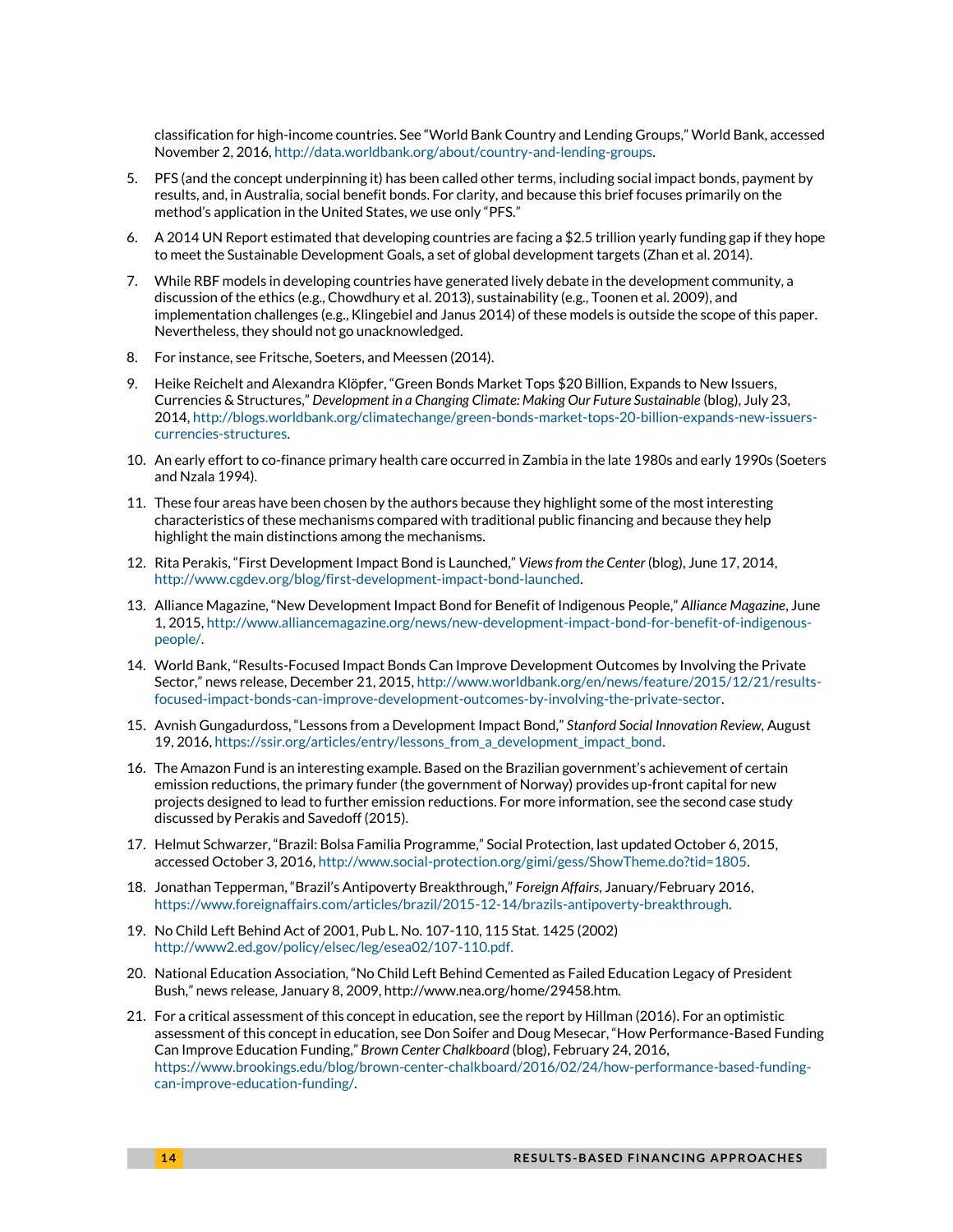- <span id="page-14-0"></span>22. Every Student Succeeds Act of 2016. Pub L. No. 114-95. 129 Stat 1802 (2015). [https://www.congress.gov/bill/114th-congress/senate-bill/1177/text.](https://www.congress.gov/bill/114th-congress/senate-bill/1177/text)
- <span id="page-14-1"></span>23. Workforce Innovation and Opportunity Act. Pub L. No. 113-128. 128 Stat. 1425 (2014). [https://www.congress.gov/113/bills/hr803/BILLS-113hr803enr.pdf.](https://www.congress.gov/113/bills/hr803/BILLS-113hr803enr.pdf)
- <span id="page-14-2"></span>24. "Workforce Innovation and Opportunity Act (WIOA) Final Rules," US Department of Education, accessed November 3, 2016[, http://www2.ed.gov/about/offices/list/osers/rsa/wioa-final-rules.html.](http://www2.ed.gov/about/offices/list/osers/rsa/wioa-final-rules.html)
- <span id="page-14-3"></span>25. "Performance Based Logistics Community of Practice," Acquisition Community Connection, accessed November 3, 2016[, https://acc.dau.mil/pbl.](https://acc.dau.mil/pbl)
- <span id="page-14-4"></span>26. Frances Westley, "Social Innovation and Resilience: How One Enhances the Other," *Stanford Social Innovation Review,* Summer 2013, [http://ssir.org/articles/entry/social\\_innovation\\_and\\_resilience\\_how\\_one\\_enhances\\_the\\_other.](http://ssir.org/articles/entry/social_innovation_and_resilience_how_one_enhances_the_other)
- <span id="page-14-5"></span>27. See, for example, Milner and Eldridge (2016).
- <span id="page-14-6"></span>28. See, for example, Asian Development Bank (2012).
- <span id="page-14-7"></span>29. Indeed, a World Bank paper (Brenzel 2009) noted that "political commitment and country ownership at national and sub-national levels are essential to good design, effective implementation, and sustainability of RBF elements."
- <span id="page-14-8"></span>30. United Nations Framework Convention on Climate Change, "Results-Based Finance for Climate Action: CDM Offers Good Model," news release, June 10, 2015, [http://newsroom.unfccc.int/financial-flows/clean](http://newsroom.unfccc.int/financial-flows/clean-development-mechanism-model-for-results-based-finance/)[development-mechanism-model-for-results-based-finance/.](http://newsroom.unfccc.int/financial-flows/clean-development-mechanism-model-for-results-based-finance/)
- <span id="page-14-9"></span>31. Victoria Fan, "From Audits to Results: A Needed Paradigm Shift in Health Aid," *Global Health Policy Blog*, May 2, 2013[, http://www.cgdev.org/blog/audits-results-needed-paradigm-shift-health-aid.](http://www.cgdev.org/blog/audits-results-needed-paradigm-shift-health-aid)
- <span id="page-14-10"></span>32. Ben Hecht, "Pay for Success: The Gateway to an Outcomes-Driven Future," *PFS Perspectives*(blog), March 29, 2016[, http://pfs.urban.org/pay-success/pfs-perspectives/pay-success-gateway-outcomes-driven-future.](http://pfs.urban.org/pay-success/pfs-perspectives/pay-success-gateway-outcomes-driven-future)
- <span id="page-14-11"></span>33. LA Times Editorial Board, "No Child Left Behind: How to End 'Teaching to the Test,'" *Los Angeles Times*, February 23, 2015[, http://www.latimes.com/opinion/editorials/la-ed-testing-no-child-left-behind-20150223](http://www.latimes.com/opinion/editorials/la-ed-testing-no-child-left-behind-20150223-story.html) [story.html.](http://www.latimes.com/opinion/editorials/la-ed-testing-no-child-left-behind-20150223-story.html)
- <span id="page-14-12"></span>34. Rita Perakis, "First Development Impact Bond is Launched," *Views from the Center* (blog), June 17, 2014,. [http://www.cgdev.org/blog/first-development-impact-bond-launched.](http://www.cgdev.org/blog/first-development-impact-bond-launched)
- <span id="page-14-13"></span>35. "Child-Parent Center Pay for Success Initiative," Urban Institute Pay for Success web portal, accessed November 4, 2016[, http://pfs.urban.org/pfs-project-fact-sheets/content/child-parent-center-pay-success](http://pfs.urban.org/pfs-project-fact-sheets/content/child-parent-center-pay-success-initiative)[initiative.](http://pfs.urban.org/pfs-project-fact-sheets/content/child-parent-center-pay-success-initiative)
- <span id="page-14-14"></span>36. [http://www.bridgeinternationalacademies.com/.](http://www.bridgeinternationalacademies.com/)
- <span id="page-14-15"></span>37. Matina Stevis and Simon Clark, "Zuckerberg-Backed Startup Seeks to Shake Up African Education," *Wall Street Journal,* March 13, 2015[, http://www.wsj.com/articles/startup-aims-to-provide-a-bridge-to-education-](http://www.wsj.com/articles/startup-aims-to-provide-a-bridge-to-education-1426275737)[1426275737.](http://www.wsj.com/articles/startup-aims-to-provide-a-bridge-to-education-1426275737)
- <span id="page-14-16"></span>38. "Office of Social Innovation and Civic Participation," White House, accessed November 4, 2016, [https://www.whitehouse.gov/administration/eop/sicp.](https://www.whitehouse.gov/administration/eop/sicp)
- <span id="page-14-17"></span>39. For example, "Paying for Success," White House Office of Management and Budget, accessed November 4, 2016[, https://www.whitehouse.gov/omb/factsheet/paying-for-success.](https://www.whitehouse.gov/omb/factsheet/paying-for-success)
- <span id="page-14-18"></span>40. For instance, in a PFS deal launched in 2014 in New York State aimed at reducing adult recidivism and providing job training, the Rockefeller Foundation provided a \$1.32 million loan guarantee (New York State Division of the Budget 2014).
- <span id="page-14-19"></span>41. For example, see Social Impact Investment Taskforce (2014) and Taptue Fotso, Nji, and Bangue (2015).
- <span id="page-14-20"></span>42. For example, see Asian Development Bank (2012).
- <span id="page-14-21"></span>43. The most comprehensive global review of impact bonds to-date was published by the Brookings Institution (Gustafsson-Wright, Gardiner, and Putcha 2015).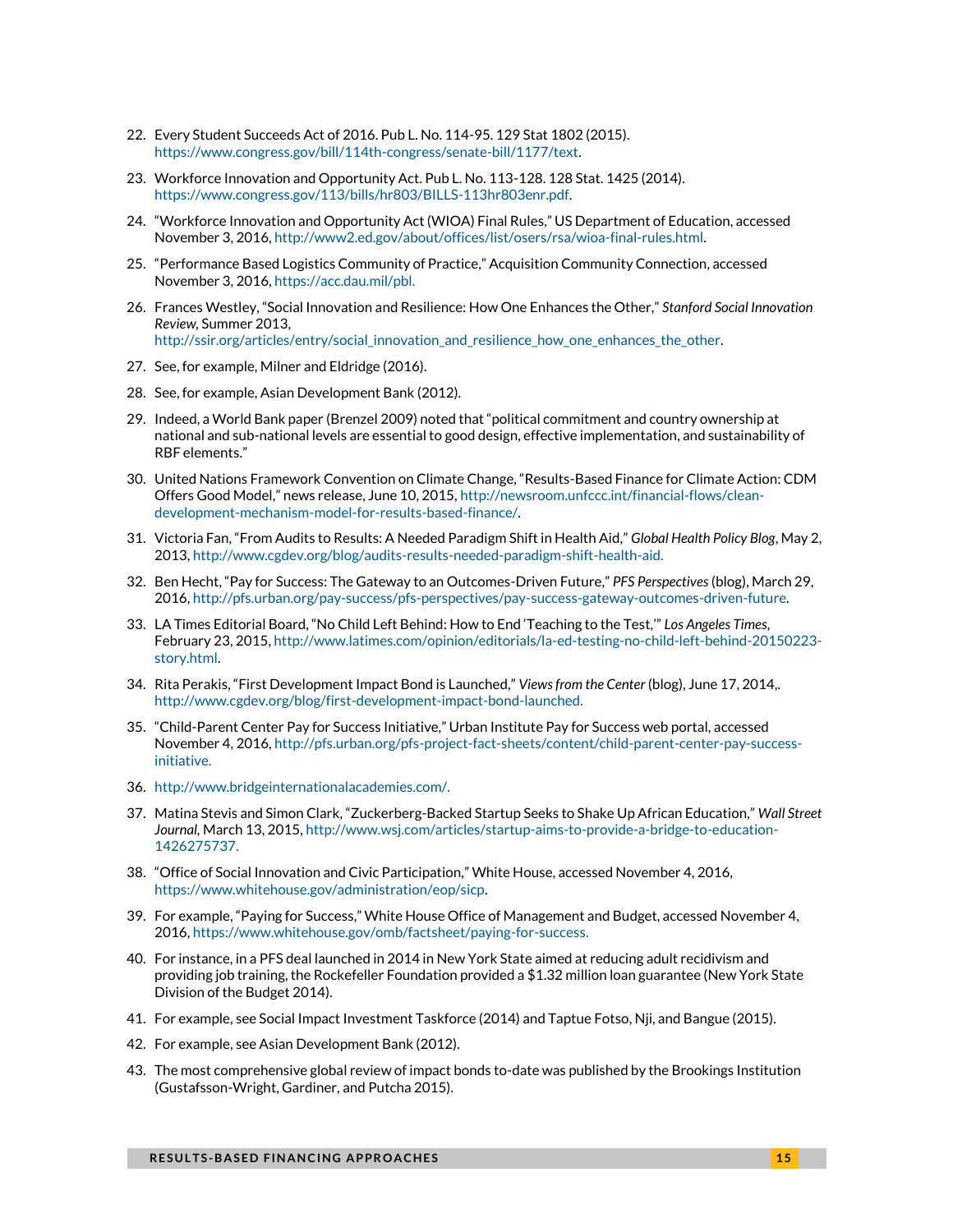### References

- AIDSTAR-Two Project. 2011. *The PBF Handbook: Designing and Implementing Effective Performance-Based Financing Programs*. Cambridge, MA: Management Sciences for Health.
- Appleby, John, Tony Harrison, Loraine Hawkins, and Anna Dixon. 2012. *Payment by Results: How Can Payment Systems Help to Deliver Better Care?* London: The King's Fund. [https://www.kingsfund.org.uk/sites/files/kf/field/field\\_publication\\_file/payment-by-results-the-kings-fund](https://www.kingsfund.org.uk/sites/files/kf/field/field_publication_file/payment-by-results-the-kings-fund-nov-2012.pdf)[nov-2012.pdf.](https://www.kingsfund.org.uk/sites/files/kf/field/field_publication_file/payment-by-results-the-kings-fund-nov-2012.pdf)
- Asian Development Bank. 2012. *Piloting Results-Based Financing Programs*. Washington, DC: Asian Development Bank.
- Boyle, Seán. 2007. "Payment by Results in England." *Eurohealth* 13 (1): 12–16. [https://www.ncvo.org.uk/images/documents/practical\\_support/public\\_services/payment\\_by\\_results\\_in\\_engla](https://www.ncvo.org.uk/images/documents/practical_support/public_services/payment_by_results_in_england.pdf) [nd.pdf.](https://www.ncvo.org.uk/images/documents/practical_support/public_services/payment_by_results_in_england.pdf)
- Brenzel, Logan. 2009. "Taking Stock: World Bank Experience with Results-Based Financing (RBF) for Health. Washington, DC: World Bank.
- Bridge International Academies. 2013. *The Bridge Effect: Comparison of Bridge Pupils to Peers at Nearby Schools*. Nairobi, Kenya: Bridge International Academies.
- Campbell, Donald T. 1979. "Assessing the Impact of Planned Social Change." *Evaluation and Program Planning* 2 (1): 67–90[. http://www.sciencedirect.com/science/article/pii/014971897990048X.](http://www.sciencedirect.com/science/article/pii/014971897990048X)
- Chowdhury, Sadia, Petra Vergeer, Harald Schmidt, Helene Barroy, David Bishai, and Scott Halpern. 2013. *Economics and Ethics of Results-Based Financing for Family Planning: Evidence and Policy Implications*. Washington, DC: World Bank.
- Clary, Bruce, Sue Ebersten, and Sue Harlor. 2000. "Organizational Change Issues in Performance Government: The Case of Contracting." *Public Productivity & Management Review* 23 (3): 282–96.
- Commons, Margaret, Thomas G. McGuire, and Michael H. Riordan. 1997. "Performance Contracting for Substance Abuse Treatment." *Health Services Research* 32 (5): 631–50.
- Department for International Development. 2011. *DFID's Approach to Value for Money (VfM)*. London: Department for International Development. [https://www.gov.uk/government/uploads/system/uploads/attachment\\_data/file/67479/DFID-approach](https://www.gov.uk/government/uploads/system/uploads/attachment_data/file/67479/DFID-approach-value-money.pdf)[value-money.pdf](https://www.gov.uk/government/uploads/system/uploads/attachment_data/file/67479/DFID-approach-value-money.pdf)
- Development Impact Bond Working Group. 2013. *Investing in Social Outcomes: Development Impact Bonds*. Washington, DC: Center for Global Development[. http://international.cgdev.org/sites/default/files/investing](http://international.cgdev.org/sites/default/files/investing-in-social-outcomes-development-impact-bonds.pdf)[in-social-outcomes-development-impact-bonds.pdf.](http://international.cgdev.org/sites/default/files/investing-in-social-outcomes-development-impact-bonds.pdf)
- Eichler, Rena, Ruth Levine, and the Performance-Based Incentives Working Group. 2009. *Performance Incentives for Global Health: Potential and Pitfalls*. Washington, DC: Center for Global Development. [http://www.cgdev.org/publication/9781933286297-performance-incentives-global-health-potential-and](http://www.cgdev.org/publication/9781933286297-performance-incentives-global-health-potential-and-pitfalls)[pitfalls.](http://www.cgdev.org/publication/9781933286297-performance-incentives-global-health-potential-and-pitfalls)
- Fritsche, György Bèla, Robert Soeters, and Bruno Meessen. 2014. *Performance-Based Financing Toolkit*. Washington, DC: World Bank[. https://openknowledge.worldbank.org/handle/10986/17194.](https://openknowledge.worldbank.org/handle/10986/17194)
- GAO (US Government Accountability Office). 2015. *Pay for Success: Collaboration among Federal Agencies Would Be Helpful as Governments Explore New Financing Mechanisms.* GAO-15-646. Washington, DC: US Government Accountability Office.
- Global Partnership on Output-Based Aid. 2009. "Output-Based Aid Fact Sheet." Washington, DC: World Bank. [https://www.gpoba.org/sites/gpoba.org/files/GPOBA\\_fact\\_sheet\\_english\\_0.pdf.](https://www.gpoba.org/sites/gpoba.org/files/GPOBA_fact_sheet_english_0.pdf)
- Grittner, Amanda Melina. 2013. *Results-Based Financing: Evidence from Performance-Based Financing in the Health Sector*. Bonn: German Development Institute[. http://www.oecd.org/dac/peer-reviews/Results-based](http://www.oecd.org/dac/peer-reviews/Results-based-financing.pdf)[financing.pdf.](http://www.oecd.org/dac/peer-reviews/Results-based-financing.pdf)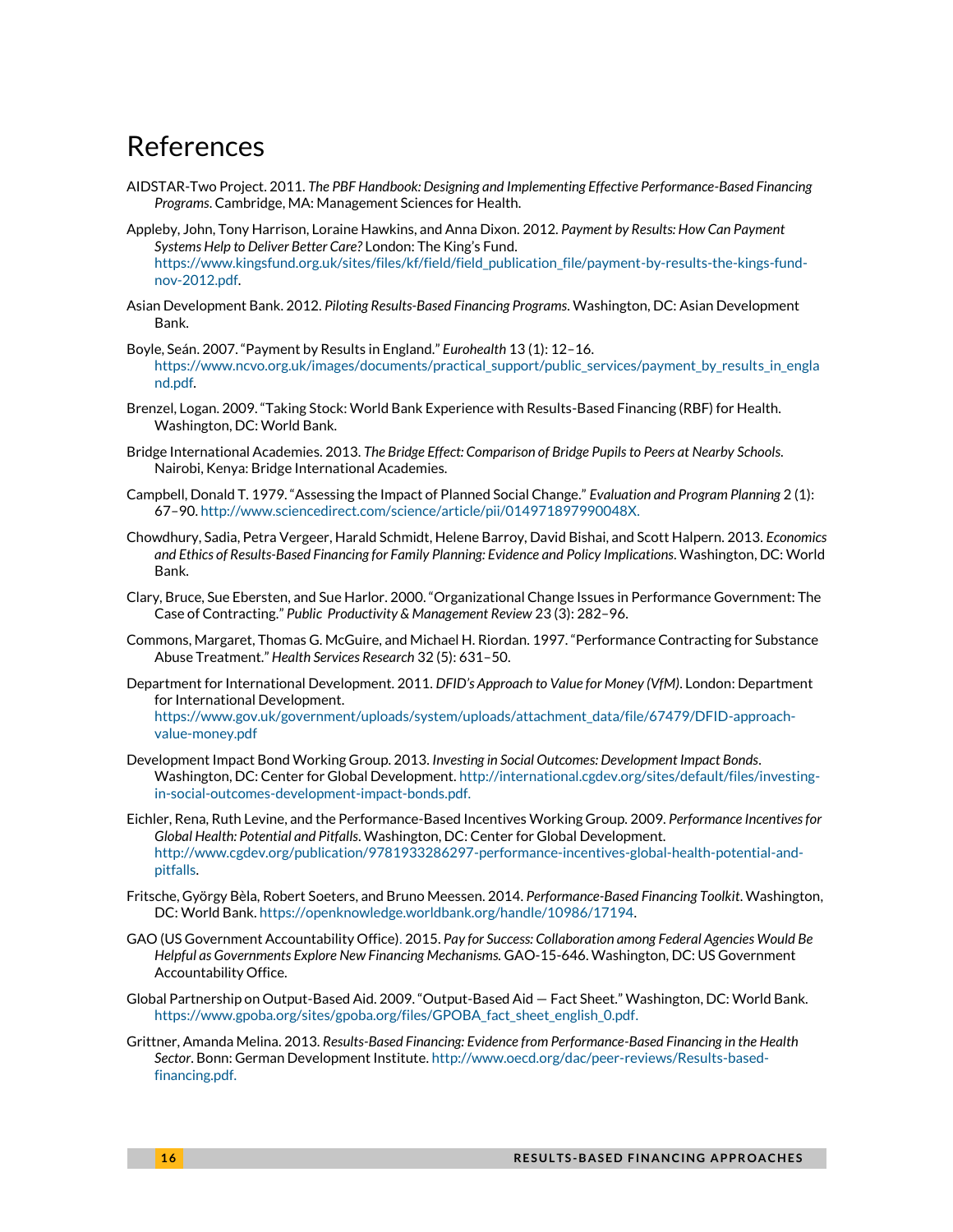- Gustafsson-Wright, Emily, and Sophie Gardiner. 2016. *Using Impact Bondsto Achieve Early Childhood Development Outcomes in Low- and Middle-Income Countries*. Washington, DC: Brookings Institution.
- Gustafsson-Wright, Emily, Sophie Gardiner, and Vidya Putcha. 2015. *The Potential and Limitations of Impact Bonds: Lessons from the First Five Years of Experience Worldwide*. Washington, DC: Brookings Institution.
- Hatry, Harry. 2007. *Performance Measurement: Getting Results*. Washington, DC: Urban Institute.
- Hillman, Nicholas. 2016. *Why Performance-Based College Funding Doesn't Work.* Washington, DC: Century Foundation[. https://tcf.org/content/report/why-performance-based-college-funding-doesnt-work/.](https://tcf.org/content/report/why-performance-based-college-funding-doesnt-work/)
- Jensen, Gwenda. 2015. "Agenda Item 9: Emissions Trading Schemes." International Public Sector Accounting Standards Board Meeting, December 8–11, Toronto, Canada. New York: International Public Sector Accounting Standards Board[. https://www.ipsasb.org/system/files/meetings/files/Agenda-item-9](https://www.ipsasb.org/system/files/meetings/files/Agenda-item-9-combined.pdf) [combined.pdf.](https://www.ipsasb.org/system/files/meetings/files/Agenda-item-9-combined.pdf)
- Khan, Adnan Q., Asim Ijaz Khwaja, and Benjamin A. Olken. 2016. *Making Moves Matter: Experimental Evidence on Incentivizing Bureaucrats through Performance-Based Transfers.* Cambridge, MA: Abdul Latif Jameel Poverty Action Lab.

[https://www.povertyactionlab.org/sites/default/files/publications/4929\\_Making%20Move%20matters\\_Ben%](https://www.povertyactionlab.org/sites/default/files/publications/4929_Making%20Move%20matters_Ben%20Olken_July2016.pdf) [20Olken\\_July2016.pdf.](https://www.povertyactionlab.org/sites/default/files/publications/4929_Making%20Move%20matters_Ben%20Olken_July2016.pdf)

- Klingebiel, Stephan, and Heiner Janus. 2014. "Results-Based Aid: Potential and Limits of an Innovative Modality in Development Cooperation." *International Development Policy* 5 (2). [https://poldev.revues.org/1746.](https://poldev.revues.org/1746)
- Lopes, Carlos, and Thomas Theisohn. 2003. *Ownership, Leadership and Transformation. Can We Do Better for Capacity Development?* New York: UNDP and Earthscan Publications.
- Martin, Lawrence. 2002. "Performance-Based Contracting for Human Services: Lessons for Public Procurement." *Journal of Public Procurement* 2 (1): 55–71.
- Meessen, Bruno, Agnès Soucat, and Claude Sekabaraga. 2011. "Performance-Based Financing: Just a Donor Fad or a Catalyst Towards Comprehensive Health-Care Reform?" *Bulletin of the World Health Organization* 89: 153–56. <http://www.who.int/bulletin/volumes/89/2/10-077339/en/>
- Milner, Justin, and Matthew Eldridge. 2016. "From Evidence to Outcomes: Using Evidence to Inform Pay for Success Project Design. Washington, DC: Urban Institute. [http://www.urban.org/research/publication/evidence-outcomes-using-evidence-inform-pay-success-project](http://www.urban.org/research/publication/evidence-outcomes-using-evidence-inform-pay-success-project-design)[design.](http://www.urban.org/research/publication/evidence-outcomes-using-evidence-inform-pay-success-project-design)
- Milner, Justin, and Kelly Walsh. 2016. "Measuring Success in Pay for Success: Randomized Controlled Trials as the Starting Point." Washington, DC: Urban Institute. [http://pfs.urban.org/library/content/measuring-success](http://pfs.urban.org/library/content/measuring-success-pay-success-randomized-controlled-trials-starting-point)[pay-success-randomized-controlled-trials-starting-point](http://pfs.urban.org/library/content/measuring-success-pay-success-randomized-controlled-trials-starting-point)
- Morgan, Lindsay. 2010. "Performance Incentives in Global Health: Potential and Pitfalls." Washington, DC: World Bank[. https://www.rbfhealth.org/sites/rbf/files/RBF\\_FEATURE\\_PerfIncentivesGlobalHealth.pdf.](https://www.rbfhealth.org/sites/rbf/files/RBF_FEATURE_PerfIncentivesGlobalHealth.pdf)
- National Health Service. 2002. *Delivering the NHS Plan: Next Steps on Investment, Next Steps on Reform*. Norwich, UK: Her Majesty's Stationery Office, Office of Public Sector Information.
- New York State Division of the Budget. 2014. "Investing in What Works: 'Pay for Success' in New York State." Albany, NY: New York State Division of the Budget.
- NIGP: The Institute for Public Procurement. 2012. "Public Procurement Practice: Performance Based Contracting." Herndon, VA: NIGP: The Institute for Public Procurement.
- O'Sullivan, Robert, Donna Lee, Ani Zamgochian, and Leslie Durschinger. 2013. *US Experience on Results-Based Finance*. Washington, DC: Forest Carbon, Markets and Communities Program.
- Oxman, Andy D., and Atle Fretheim. *An Overview of Research on the Effects of Results-Based Financing.* Oslo: Norwegian Knowledge Centre for the Health Services[. http://www.focusintl.com/RBM094-](http://www.focusintl.com/RBM094-Rapport_08_16_Results-based%20financing.pdf) [Rapport\\_08\\_16\\_Results-based%20financing.pdf.](http://www.focusintl.com/RBM094-Rapport_08_16_Results-based%20financing.pdf)
- Perakis, Rita, and William Savedoff. 2015. "Does Results-Based Aid Change Anything? Pecuniary Interests, Attention, Accountability and Discretion in Four Case Studies." Washington, DC: Center for Global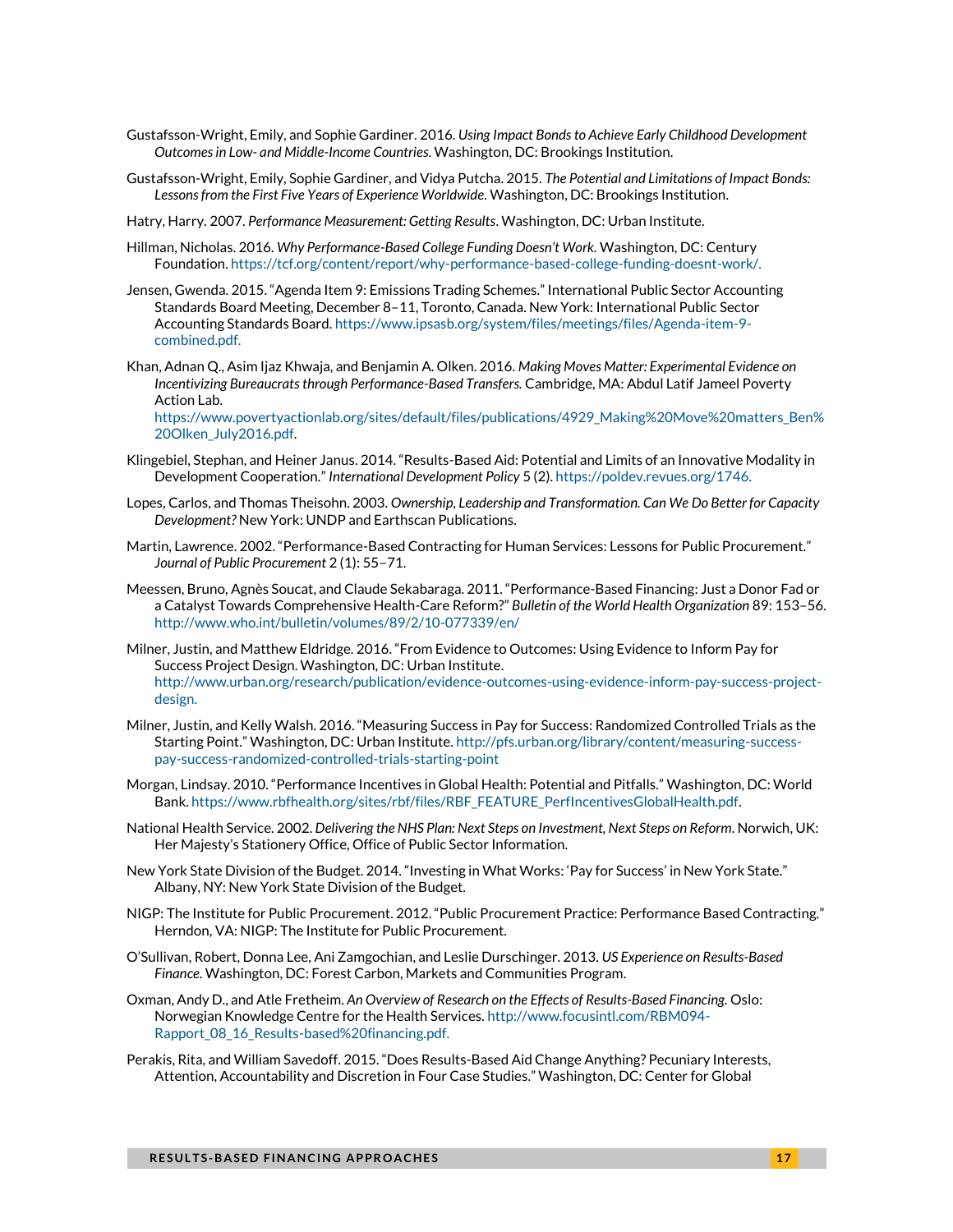Development[. http://www.cgdev.org/sites/default/files/CGD-Policy-Paper-52-Perakis-Savedoff-Does-](http://www.cgdev.org/sites/default/files/CGD-Policy-Paper-52-Perakis-Savedoff-Does-Results-Based-Aid-Change-Anything.pdf)[Results-Based-Aid-Change-Anything.pdf.](http://www.cgdev.org/sites/default/files/CGD-Policy-Paper-52-Perakis-Savedoff-Does-Results-Based-Aid-Change-Anything.pdf)

- Schul, James E. 2011. "Unintended Consequences: Fundamental Flaws That Plague the No Child Left Behind Act." *eJournal of Education Policy* (Spring).
- SIDA (Swedish International Development Cooperation Agency). 2015. *Results Based Financing Approaches (RBFA)— What Are They?* Stockholm: SIDA.

[http://www.sida.se/contentassets/1869345299754bddbf58857e2d92c726/110557c1-7b5e-4a0d-97b0](http://www.sida.se/contentassets/1869345299754bddbf58857e2d92c726/110557c1-7b5e-4a0d-97b0-cbeae5258533.pdf) [cbeae5258533.pdf.](http://www.sida.se/contentassets/1869345299754bddbf58857e2d92c726/110557c1-7b5e-4a0d-97b0-cbeae5258533.pdf)

- Social Impact Investment Taskforce. 2014. *International Development: Subject Paper of the International Development Working Group*. n.p.: Social Impact Investment Taskforce.
- Soeters, Robert, and Selestine Nzala. 1994. "Primary Health Care Trading Companies for Sustainable Development." *World Health Forum* 15 (1): 51–5.
- Taptue Fotso, Jean Claude, V. Nji, and B. Bangue. 2015. *Performance-Based Financing Strengthens Public-Private Partnerships in the Health Sector – A Case Study from the Littoral Region of Cameroon.* Washington, DC: World Bank.
- Toonen, Jurien, Ann Canavan, Petra Vergeer, and Riku Elovaino. 2009. *Learning Lessons on Implementing Performance Based Financing, from a Multi-Country Evaluation.* Amsterdam: Royal Tropical Institute. [http://www.who.int/contracting/PBF.pdf.](http://www.who.int/contracting/PBF.pdf)
- United Nations. 2003. *Monterrey Consensus of the International Conference on Financing for Development.* New York: United Nations[. http://www.un.org/esa/ffd/monterrey/MonterreyConsensus.pdf.](http://www.un.org/esa/ffd/monterrey/MonterreyConsensus.pdf)
- US Department of Housing and Urban Development. 2012. "Chapter 7: Program Sustainability." In *Healthy Homes Program Guidance Manual*. Washington, DC: US Department of Housing and Urban Development. [http://portal.hud.gov/hudportal/documents/huddoc?id=hhpgm\\_final\\_ch7.pdf.](http://portal.hud.gov/hudportal/documents/huddoc?id=hhpgm_final_ch7.pdf)
- White House. n.d. "Improving Outcomes through Pay for Success." Washington, DC: White House. [https://www.whitehouse.gov/sites/default/files/omb/budget/fy2016/assets/fact\\_sheets/improving](https://www.whitehouse.gov/sites/default/files/omb/budget/fy2016/assets/fact_sheets/improving-outcomes-through-pay-for-success.pdf)[outcomes-through-pay-for-success.pdf.](https://www.whitehouse.gov/sites/default/files/omb/budget/fy2016/assets/fact_sheets/improving-outcomes-through-pay-for-success.pdf)
- World Bank. 2015. "Program-for-Results: An Overview." Washington, DC: World Bank. [http://siteresources.worldbank.org/PROJECTS/Resources/40940-1244163232994/6180403-](http://siteresources.worldbank.org/PROJECTS/Resources/40940-1244163232994/6180403-1340125811295/PforR_Overview_update2015.pdf) [1340125811295/PforR\\_Overview\\_update2015.pdf.](http://siteresources.worldbank.org/PROJECTS/Resources/40940-1244163232994/6180403-1340125811295/PforR_Overview_update2015.pdf)
- Zhan, James X., Richard Bolwijn, Bruno Casella, Joseph Clements, Hamed El Kady, Kumi Endo, Masataka Fujita, et al. 2014. *World Investment Report 2014: Investing in the SDGs: An Action Plan*. Geneva: United Nations Conference on Trade and Development[. http://unctad.org/en/PublicationsLibrary/wir2014\\_en.pdf](http://unctad.org/en/PublicationsLibrary/wir2014_en.pdf)

# About the Authors



**Matthew Eldridge** is research manager for the Urban Institute's Pay for Success Initiative. He is interested in impact investing, the intersection of private finance with public policy, and economic aspects of urban planning. Before joining Urban, he worked in policy and operations at the World Bank and as a consultant on financial services policies and regulatory issues. He earned his BA from Virginia Tech and his MS from the London School of Economics, both in international development.



**Rebecca TeKolste** is a former project associate with the Urban Institute's Pay for Success Initiative. Before her time at Urban, she served as a Peace Corps volunteer in rural Guatemala's Maternal and Child Health project. She is currently pursuing an MA in global affairs at Yale University's Jackson Institute for Global Affairs.